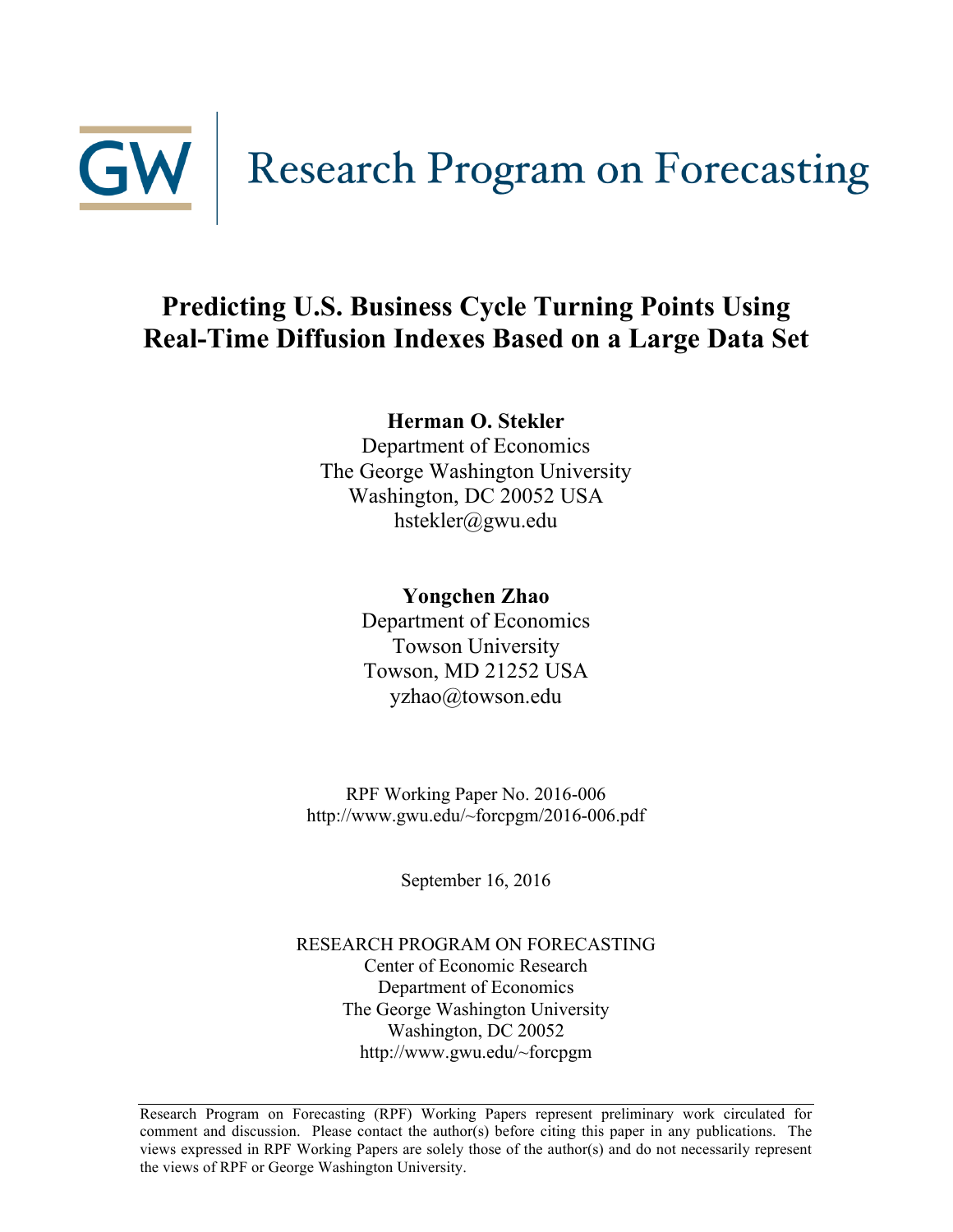# **Predicting U.S. Business Cycle Turning Points Using Real-Time Diffusion Indexes Based on a Large Data Set**

Herman Stekler<sup>a</sup> and Yongchen Zhao<sup>b[1](#page-1-0)</sup>

<sup>a</sup>*Department of Economics, George Washington University* <sup>b</sup>*Department of Economics, Towson University*

#### **Abstract**

This paper considers the issue of predicting cyclical turning points using real-time diffusion indexes constructed using a large data set from March 2005 to September 2014. We construct diffusion indexes at the monthly frequency, compare several smoothing and signal extraction methods, and evaluate predictions based on the indexes. Our finding suggest that diffusion indexes are still effective tools in predicting turning points. Using diffusion indexes, along with good judgement, one would have successfully predicted or at least identified the 2008 recession in real time.

<span id="page-1-0"></span><sup>&</sup>lt;sup>1</sup> Herman Stekler [\(hstekler@gwu.edu\)](mailto:hstekler@gwu.edu); Yongchen Zhao [\(yzhao@towson.edu\)](mailto:yzhao@towson.edu). The authors thank David Small of the Federal Reserve Board for kindly providing the data set used in this study.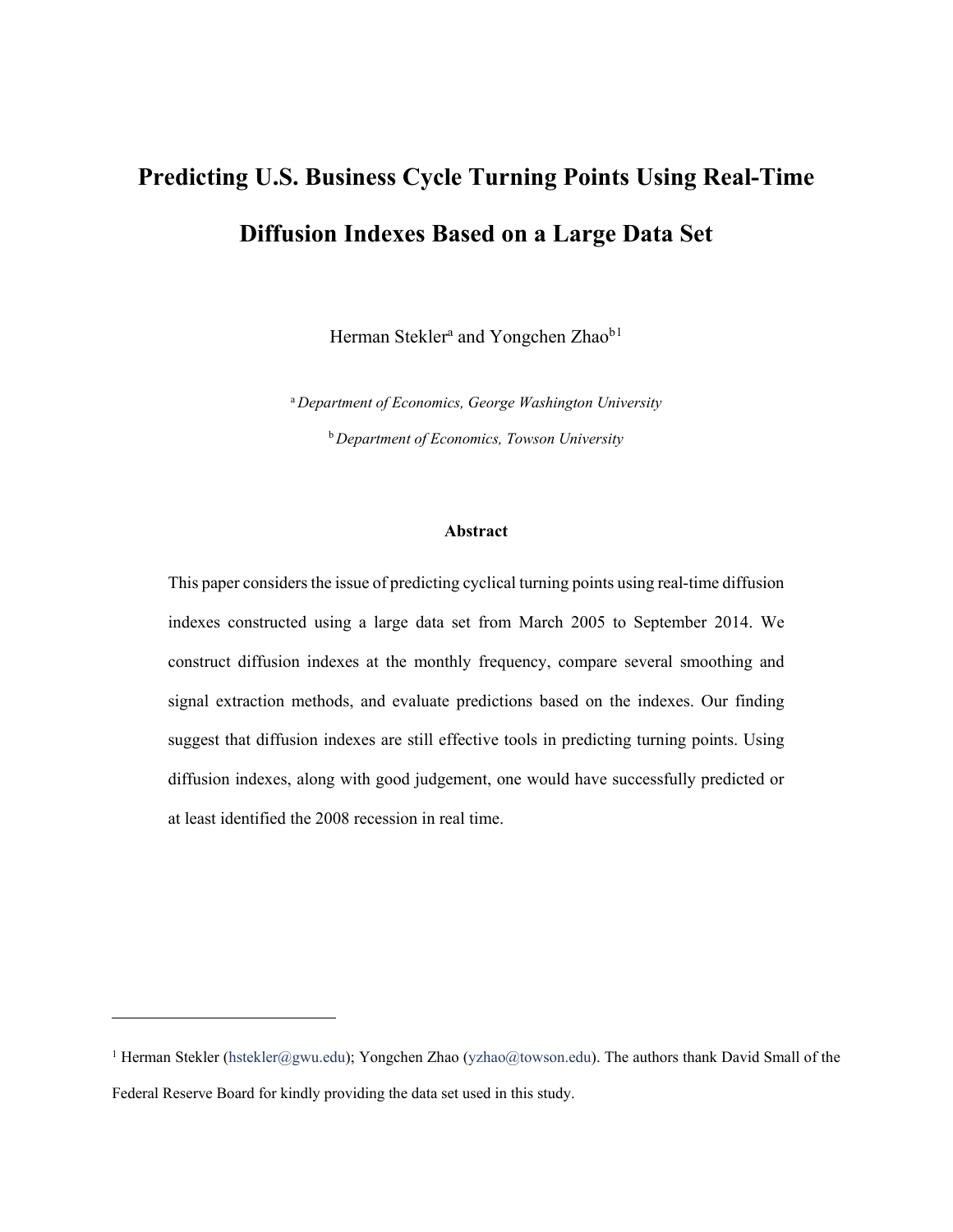# **Predicting U.S. Business Cycle Turning Points Using Real-Time Diffusion Indexes Based on a Large Data Set**

#### **1. Introduction**

 $\overline{a}$ 

This paper revisits an old topic - the ability to forecast cyclical turning points using the diffusion index, in this case, of a real-time large data set. Diffusion indexes have long been used in both business cycle analysis and in macroeconomic forecasting. A diffusion index is simply a number - the percentage of series from a given sample that are increasing over a specified time period. In an ex post cyclical context, Moore (1950) showed that the *historical* diffusion indexes led the turns in the business cycle peaks by about eight months but this finding follows by definition.

This index is derived from historical data and is based on the number of series which have not yet reached their cyclical peaks (troughs) and not all series reach their peaks (toughs) simultaneously.[2](#page-2-0) Because the NBER cyclical peak (trough) is defined as the date by which the largest number of the series had their specific turning points, the turns in the *historical* diffusion index must lead the economy's turns. In real-time, however, a forecaster does not know whether a particular series has reached a turning point. For this approach to be useful in forecasting economic activity it had to be based on information available in real-time.

<span id="page-2-0"></span><sup>&</sup>lt;sup>2</sup> Historical diffusion indexes come from the series which are called rising or falling only with reference to each series' specific cyclical turns. Thus a series is considered to be rising during every month between its trough and its subsequent peak.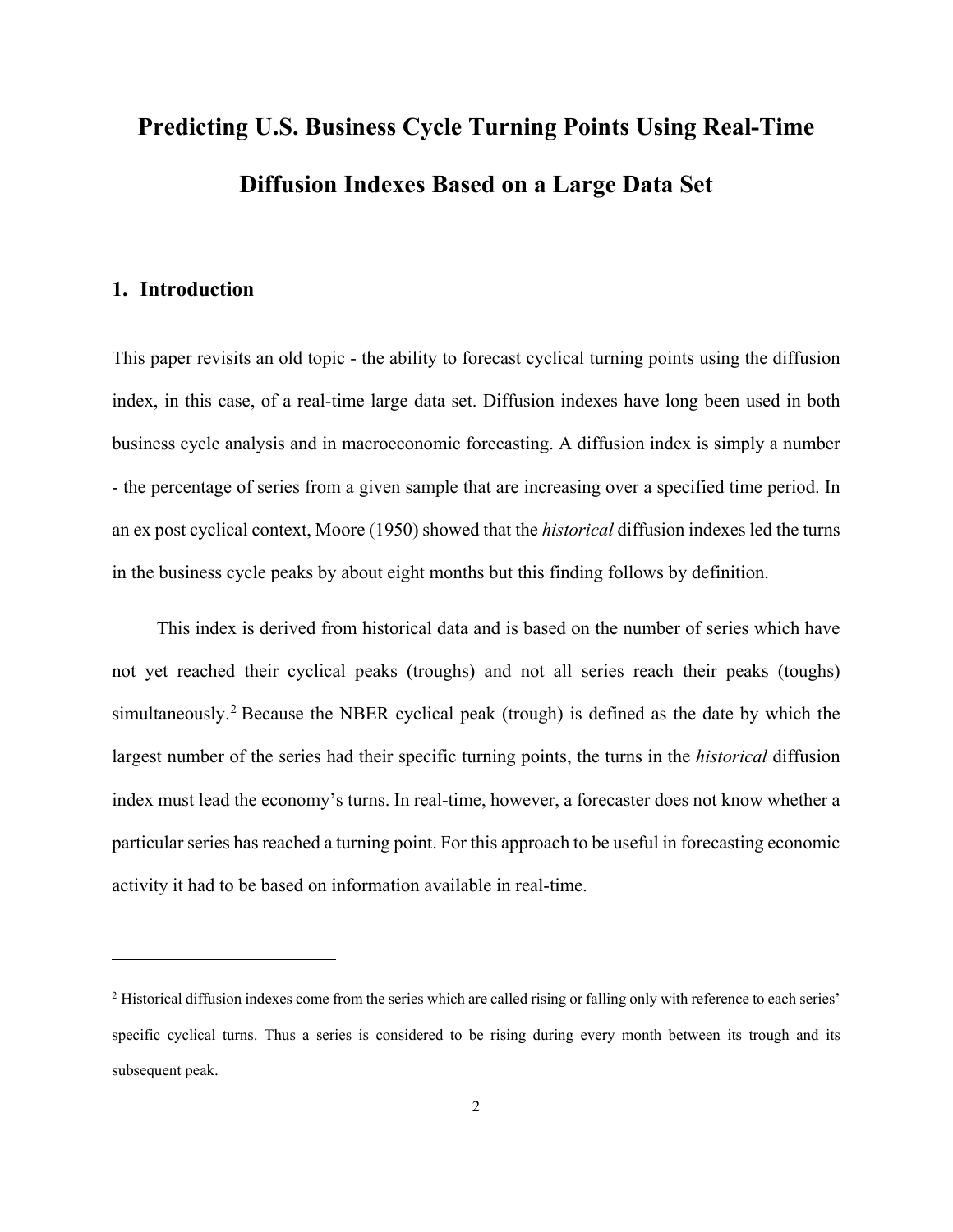Alexander (1958) was the first to test the predictive powers of a *pseudo-real-time* diffusion index, which, in his article, was derived from the components of the Federal Reserve Board (FRB) Index of Industrial Production.<sup>[3](#page-3-0)</sup> The first step was to calculate the sign of the month-to-month differences of each of the components of the FRB Index regardless of the stage of the cycle. This determined whether that component was increasing based on the data available at that time. The percent of the series that were expanding in real time was then calculated, yielding a real-time diffusion index. The rationale for this approach is that the number of series that are expanding should decline as the economy slows and then enters a recession. Thus it will have a peak prior to the beginning of a recession.

Because the index was very volatile, Alexander next smoothed this index.<sup>[4](#page-3-1)</sup> The final step in using a real-time diffusion index for forecasting is to select an explicit rule for determining when a signal of a turn has occurred. While he did not develop this explicit rule, Alexander concluded that a pseudo-real-time version of the diffusion index predicted all of the cyclical peaks between 1919 and 1956, but that it also generated a significant number of false predictions.

Ad hoc rules for identifying the signals were developed by Alexander and Stekler (1959) and enabled analysts to determine (1) whether turning points were predicted, (2) the forecasting lead, and (3) the number of false signals. The original rule was based on the number of months that the indicator was below (above) a peak (trough). If every decline from a peak is counted as a

<span id="page-3-0"></span><sup>&</sup>lt;sup>3</sup> It is pseudo real time because historical data are used, but each data point is treated as if it were observed for the first time.

<span id="page-3-1"></span><sup>4</sup> Alexander's smoothing formula corresponded to fitting a second degree parabola.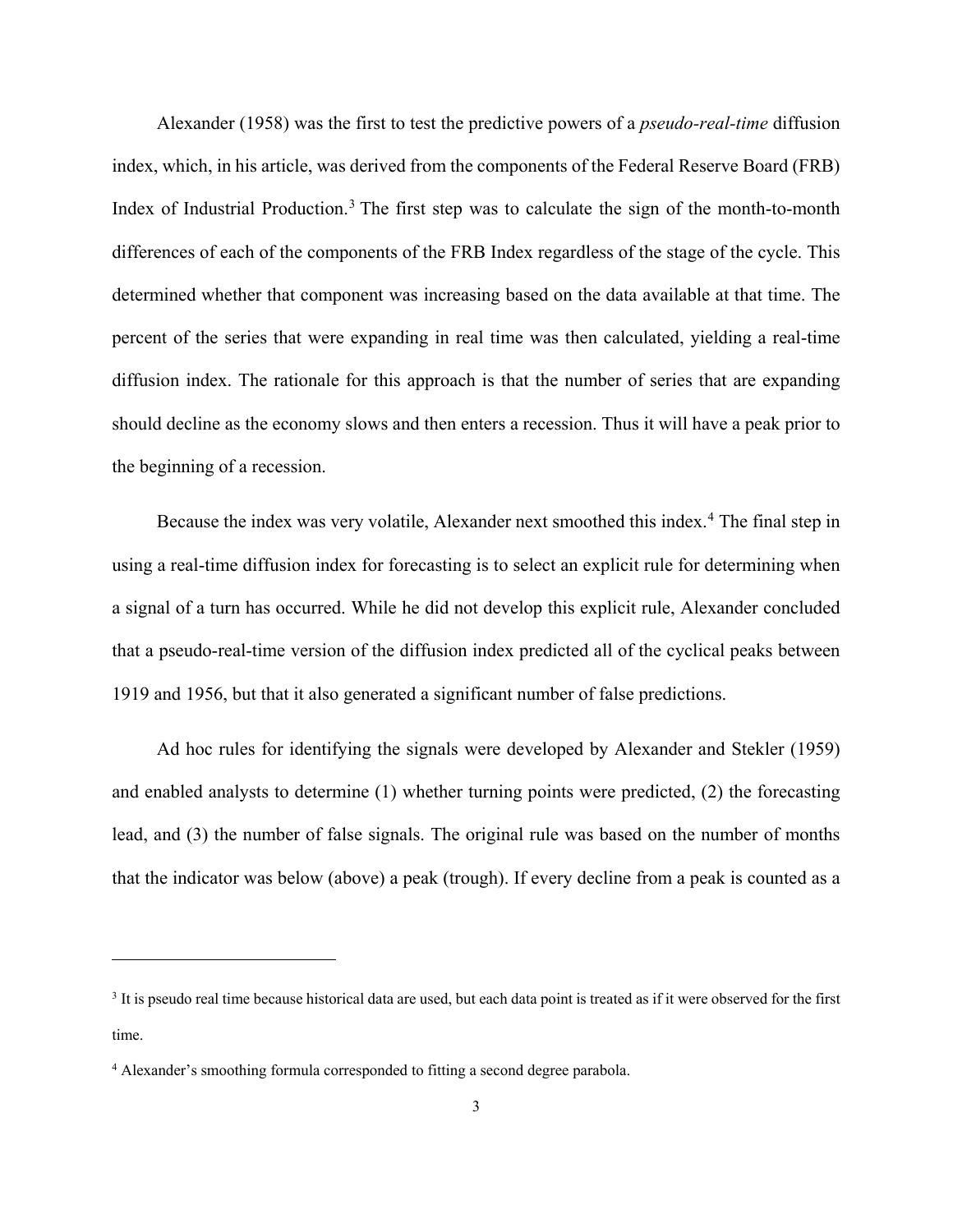signal, it was shown that there would be a very large number of false predictions. Consequently, the use of an "*n* or more months up or down" rule was suggested. This rule is an implicit smoothing device that generates the tradeoff between the number of false turns and the average forecasting lead $5$ 

More systematic approaches for evaluating indicators have been developed but have never been used to evaluate diffusion indexes. For example, probits are used to calculate the probability that an indicator has signaled a turning point and the indicator is then evaluated using quadratic probability scoring rules, some of its attributes, or Receiver Operating Characteristics (ROC) curves. In fact, since the 1960s there have been few attempts to forecast turning points using real-time diffusion indexes.<sup>[6](#page-4-1)</sup> This is a surprise since the failure to forecast turning points is one of the major concerns of macroeconomic forecasting and we know that diffusion indexes can forecast those turns, albeit with false signals. In fact, one of the components of the Conference Board's Composite Index of Leading Indicators is a diffusion index.[7](#page-4-2)

<span id="page-4-0"></span><sup>5</sup> Vaccara and Zarnowitz (1977) suggested an alternative rule for identifying a predictive signal from an indicator. There must be three consecutive declines in the indicator before saying that a signal has occurred. There is a distinction between the "three month down" and the three month consecutive decline rules. The indicator may be below peak for three months but may not have declined in every one of those three months.

<span id="page-4-1"></span><sup>6</sup> Stock and Watson (2002) entitled their paper dealing with transfer functions as "Macroeconomic Forecasting Using Diffusion Indexes". However, while the transfer functions use the data from all the series, they are not diffusion indexes as conventionally defined.

<span id="page-4-2"></span><sup>7</sup> It is the Institute of Supply Management's New Order Index, which, "reflects the number of participants reporting increased orders during the previous month compared to the number reporting decreased orders, and this series tends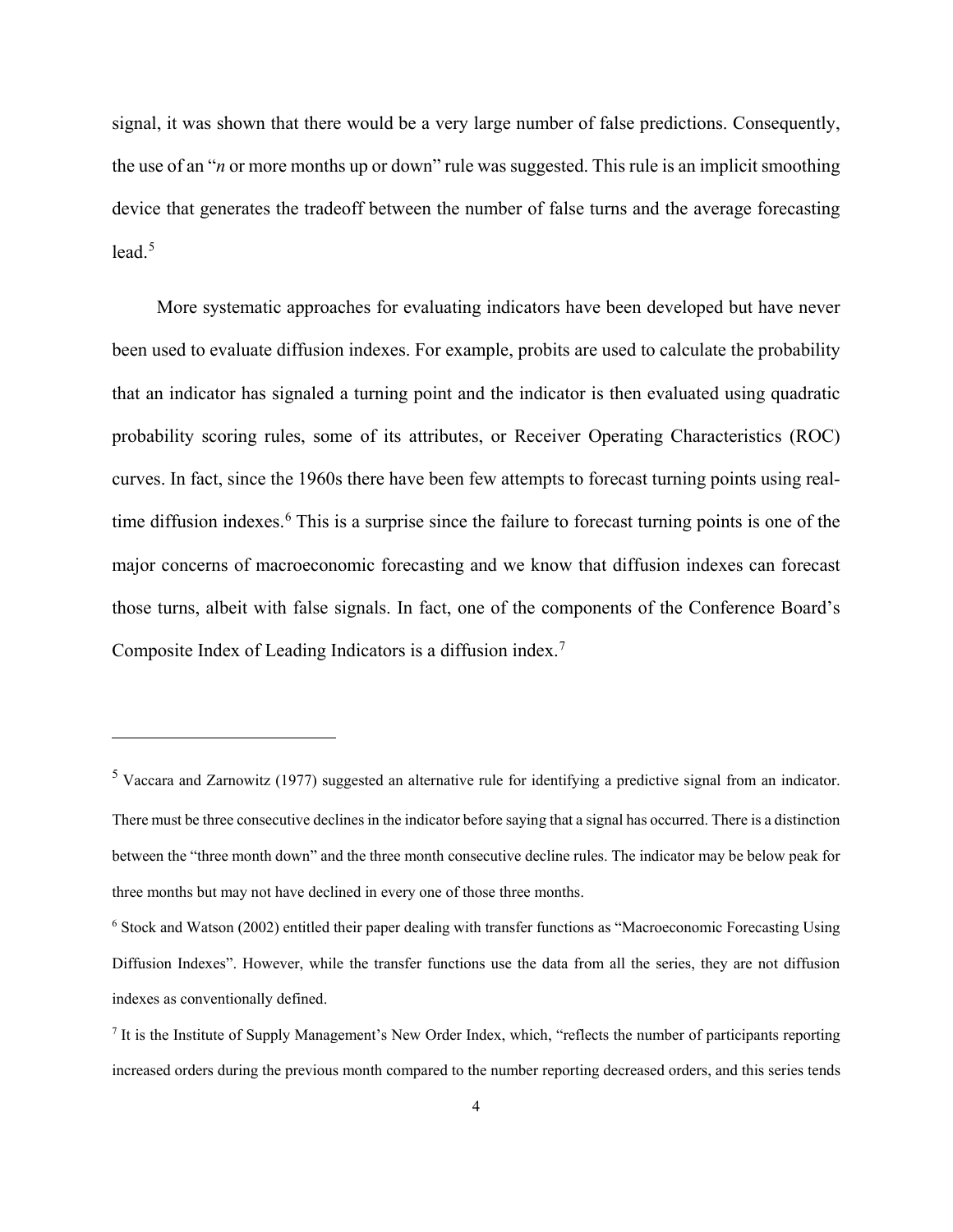This paper will therefore construct a diffusion index from a database that consists of more than 150 series for the period January 1982 to September 2014. We will then determine how well the index forecast the cyclical turns that occurred in this period. The data and the methodology that we use are explained in the next section. The third section discusses nowcasting and forecasting and evaluates the forecasts. Concluding remarks are offered in the last section.

#### **2. The Real-Time Data Set and Index Construction**

#### *2.1. The large real-time data set*

The diffusion indexes are constructed from the series in the Giannone *et al.* (2008) data set. That data set contains 183 monthly economic series for the period January 1982 – February 2005 and refers to more sectors than were the focus of previous studies. The earlier studies primarily focused on industrial production indexes or closely related real income/output measures such as personal income or sales<sup>[8](#page-5-0)</sup>. This data set also includes indicators on price levels, interest rates, exchange rates, employment situations, bank and money reserves, and indicators from business

to lead the business cycle". Moreover the Federal Reserve publishes diffusion indexes constructed from the components of its Index of Production. For more information on the Conference Board's index, see [https://www.conference-board.org/data/bci/index.cfm?id=2160.](https://www.conference-board.org/data/bci/index.cfm?id=2160)

<span id="page-5-0"></span><sup>8</sup> See Stock and Watson (2014) and references therein.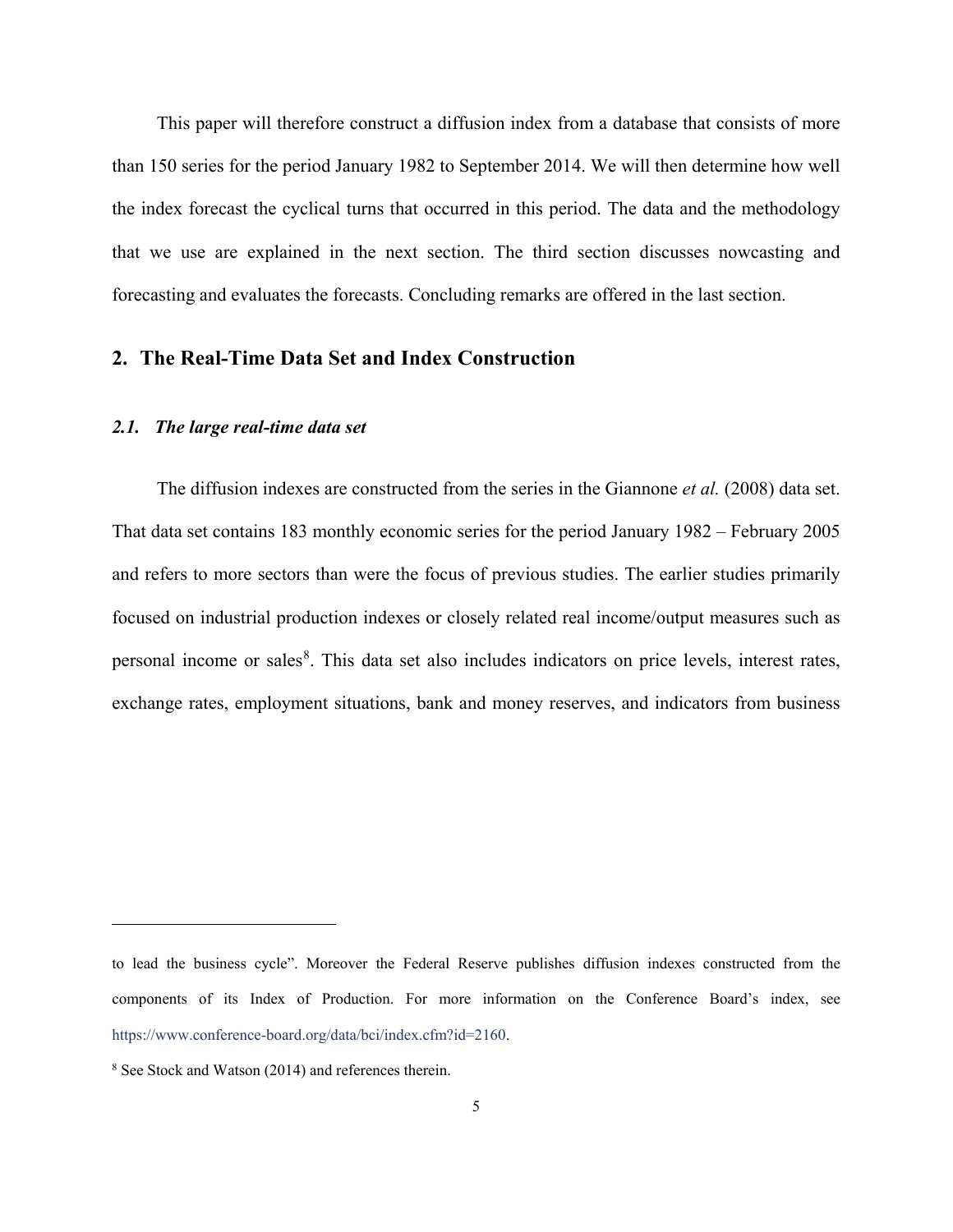outlook surveys.[9](#page-6-0) We only use 166 of these series because we exclude the exchange rate and money stock variables in this study.

The data set can thus be visualized as formed from two distinct parts. From January 1982 to February 2005, all of the data are the revised historical numbers that were available in March 2005 and are treated as pseudo-real-time observations. Beginning in March 2005, the data set is updated every Friday. Each time the data are updated, a new data file is created that contains the entire history of all the indicators updated to reflect both the latest information and any revisions to previous observations that may have occurred.

It is possible to compare the difference of each variable between data files. If there were no new information or revisions of a particular variable, the values for that variable would be the same in the two files. On the other hand, there may be a difference between the two files and this may occur for two reasons. If a new release of the indicator becomes available between the two Fridays, there will be one more observation of the indicator in the more recent data file. If revisions to previously released values are announced between the two Fridays, the more recent data file will contain the revised values while the earlier data file contains values before the revisions. By comparing successive data files, one recreates the stream of real-time data flow. As we discuss in the following subsections, this data stream is the basis for our index construction.

<span id="page-6-0"></span><sup>9</sup> For a detailed list of series contained in the data set, as well as their publication schedule, please see Giannone *et al.*  (2008). The appendix of the paper also provides a detailed list of data transformation methods used to treat each indicator.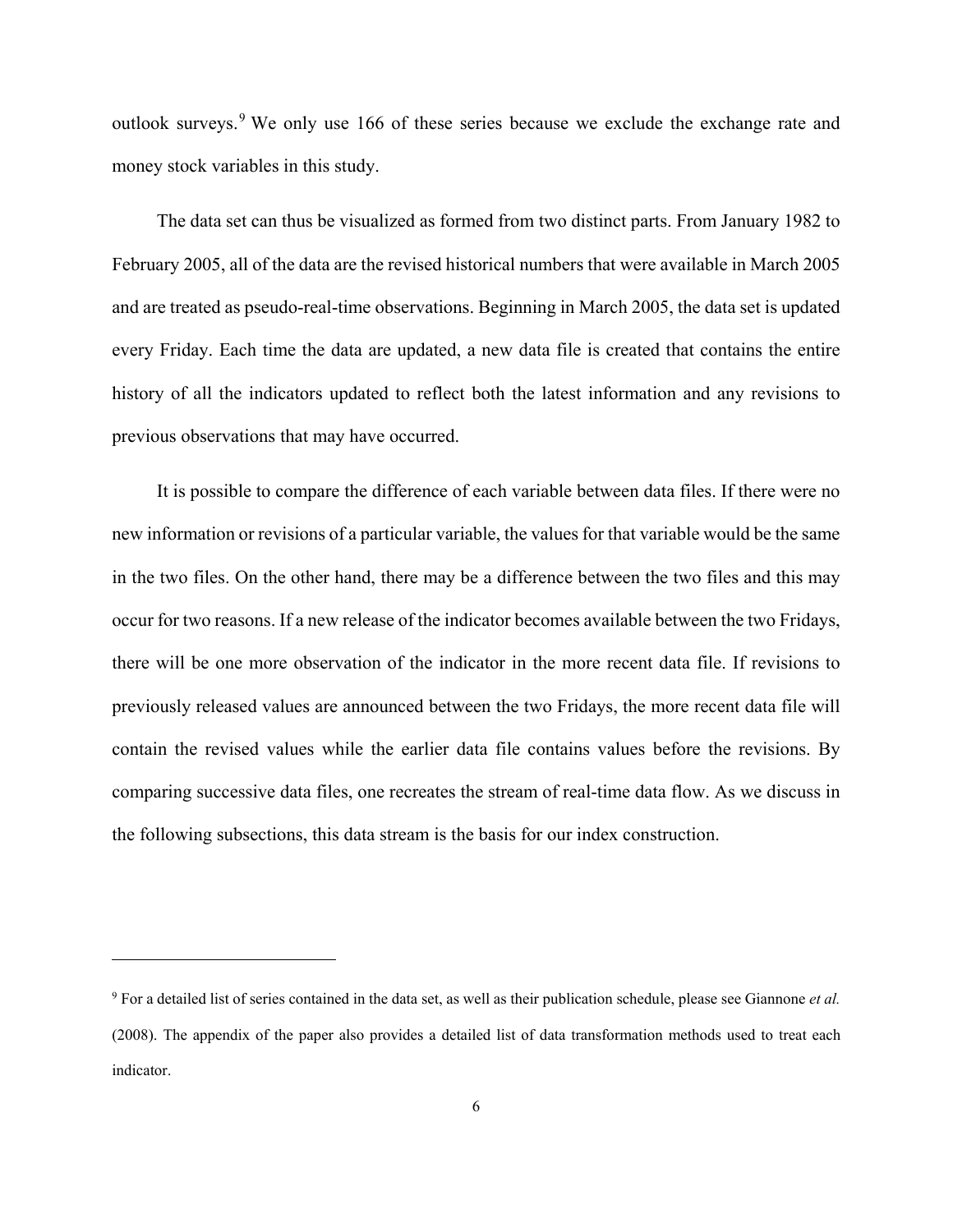As noted, both data release schedules and data revisions create differences between data files. The former factor also result in the data files having "jagged edges", as publication lags vary among the indicators. This effect is taken account in the post March 2005 real-time data and poses no problem for our analysis. However, since there is only one recession after March 2005, evaluating the performance of the indexes solely based on data from the post-2005 period is insufficient. Using the data beginning in 1982, we can obtain a much longer time series, merely by creating a series of pseudo-real-time data sets which are obtained by recreating the jagged edges derived from the latest data file.<sup>[10](#page-7-0)</sup> This assumes that the publication dates of the various variables have not changed between 1982 and 2014. Therefore, both the pseudo-real-time data and the true real-time data are used to construct the diffusion indexes for the entire period, 1982-2014.<sup>[11](#page-7-1)</sup>

Two adjustments must be made before it is possible to construct a diffusion index. First the data are expressed in levels and must be transformed to induce stationarity. We use the Giannone *et al.* (2008) procedure.<sup>[12](#page-7-2)</sup> Depending on an indicator's time series properties, if a transformation is needed, the indicator may be transformed to a monthly growth rate, or a monthly difference, or a monthly difference of the annual growth rate.

Second, we must ensure that the indicators conform to a common cyclical pattern, i.e. they increase when the economy is growing, etc. It is thus necessary to determine whether the series

<span id="page-7-0"></span><sup>10</sup> This approach has been adopted by Lahiri *et al.* (2015).

<span id="page-7-1"></span> $11$  When we present the results below for the entire period, we refer to this series as the pseudo-real-time series, it is based on vintage 2014 data.

<span id="page-7-2"></span> $12$  Since lagged values are used when transforming the data, the data from the first year, 1982, that remain after the transformation are discarded, so that all the indexes constructed from the transformed data begin in 1983.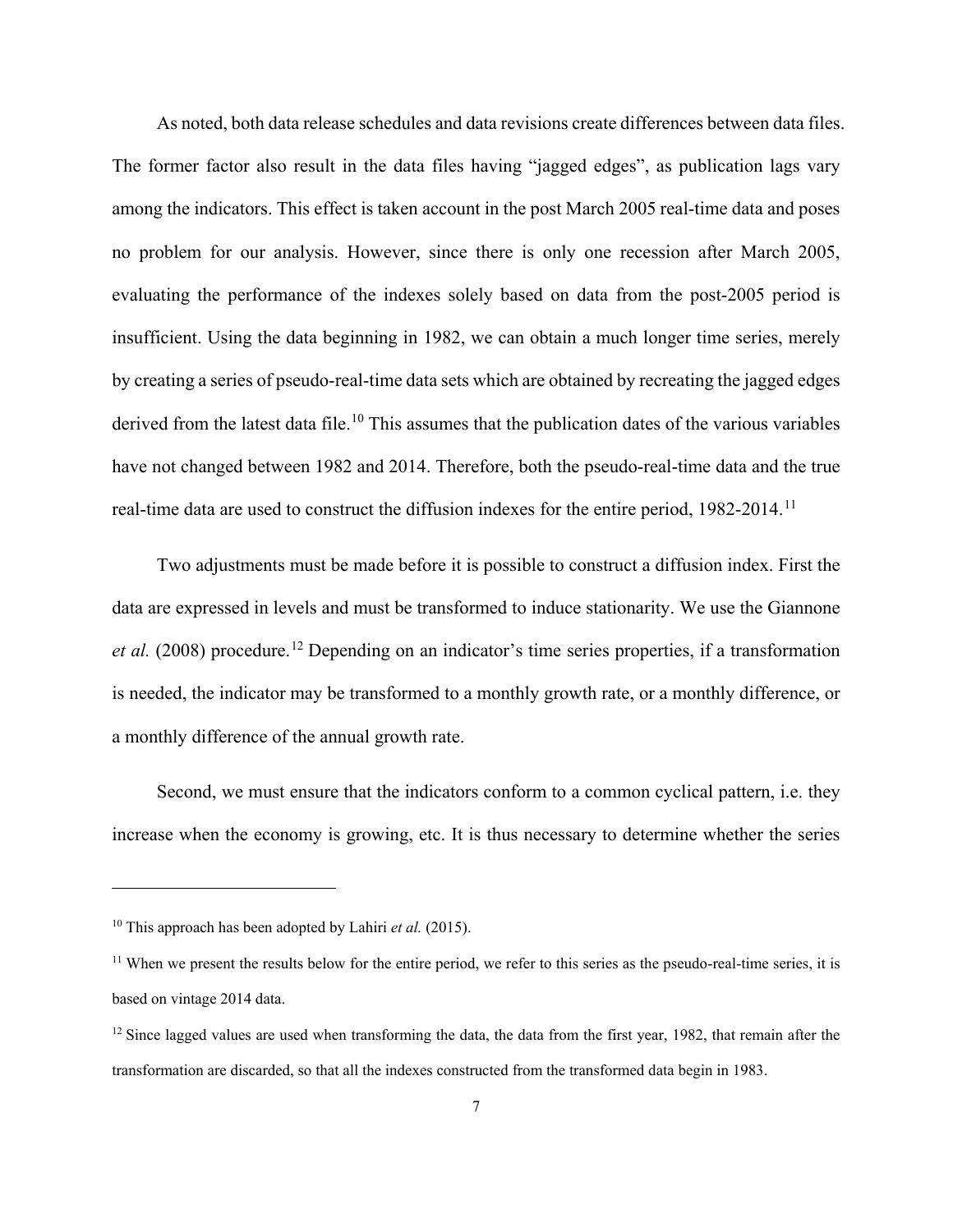are pro-cyclical or counter-cyclical. Once we have determined this cyclicality, we assign a different value to the signal obtained from a pro-cyclical indicator to that yielded by a countercyclical indicator. This is done by simply multiplying the values of the counter-cyclical indicators by -1. In the data set, the six unemployment and housing supply variables are considered counter-cyclical. All other variables are treated as pro-cyclical.<sup>[13](#page-8-0)</sup>

#### *2.2. Index construction*

 $\overline{a}$ 

In order to construct the diffusion index, it is necessary to determine the number of series that are increasing (decreasing). Since all the indicators in the data set have been differenced or transformed to growth rates, an indicator increased (decreased) from the previous month if the sign of the change,  $x_t - x_{t-1}$ , was positive (negative). When the value is zero, the indicator is counted as unchanged.[14](#page-8-1) The diffusion index, for a given month, is then defined as the percentage of series increasing minus the percentage of indicators decreasing plus 100. If the economy were expanding (contracting), more indicators would presumably be increasing (decreasing) and the index would be greater (less) than 100. Once we obtain the monthly index, a quarterly index can be constructed as an average of the monthly values.[15](#page-8-2)

<span id="page-8-0"></span><sup>&</sup>lt;sup>13</sup> In addition to relying on intuition, we examined regressions of real GDP growth rate and the binary variable indicating NBER recession on each variable in our data set.

<span id="page-8-1"></span><sup>&</sup>lt;sup>14</sup> In our data set, on average, only three indicators stay unchanged from one month to the next.

<span id="page-8-2"></span><sup>&</sup>lt;sup>15</sup> Alternatively, one could simply use the last monthly value of a quarter as the quarterly index, or generate the quarterly index by comparing data from the last week of a quarter to that of the previous quarter. We argue that both alternatives result in information loss, as data from the first and second month of a quarter go unused. We focus on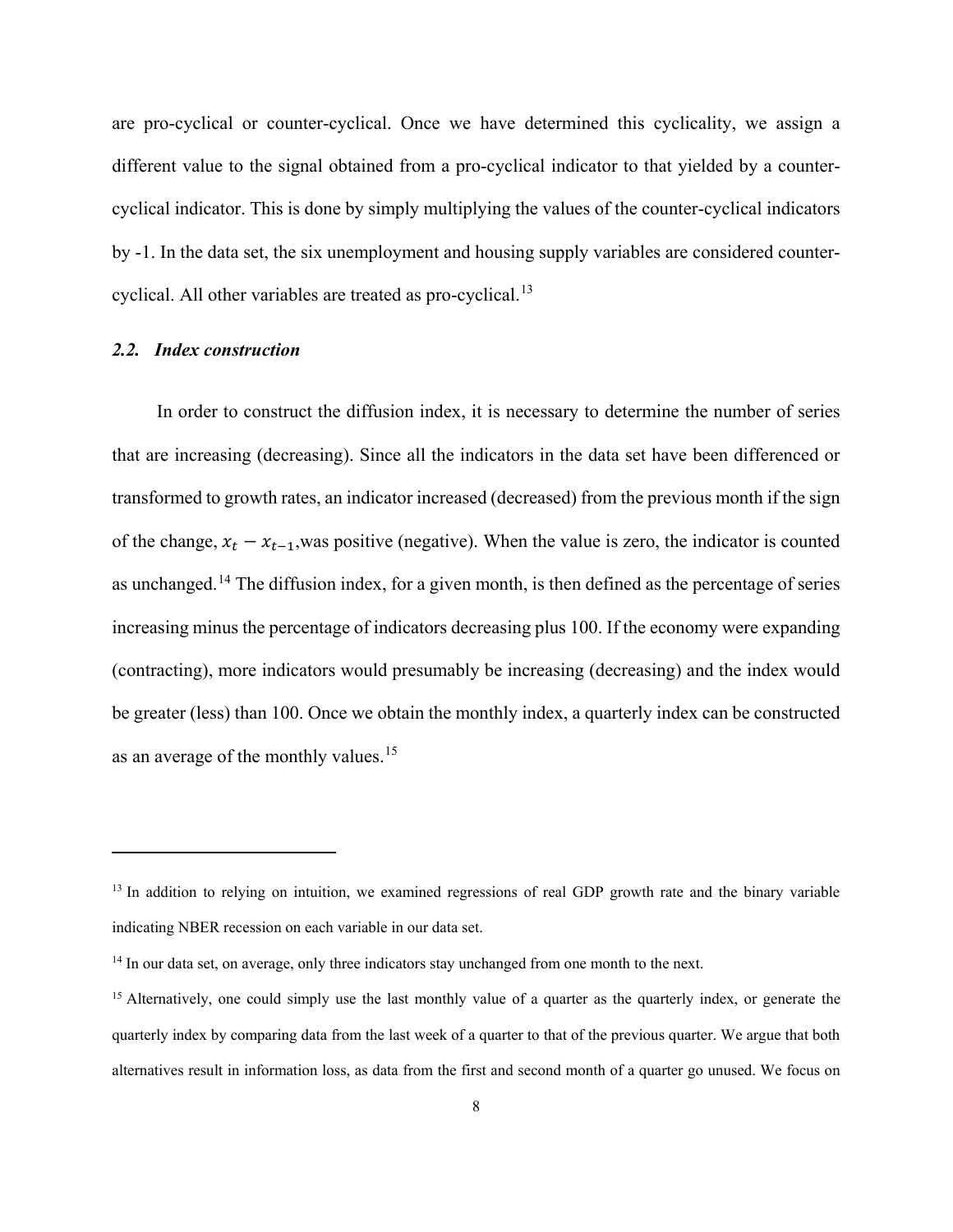A number of important characteristics of this approach should be noted. First, on any given Friday, the most up-to-date information is used to calculate the difference or growth rate of each indicator. Suppose at time period  $t + 1$ , the value  $x_t$  is newly released, and the value  $x_{t-1}$  is revised to be  $x_{t-1}^*$ . Our procedure calculates the difference as  $x_t - x_{t-1}^*$ .<sup>[16](#page-9-0)</sup>

Second, the data set is based on all the information that is available at a given time for each time series. Given the differences in publication lags, observations for different months are pooled together. Suppose the index for May 2007 is 110. This does not mean that the percentage of indicators that *actually* increased in May was 10% more than that *actually* decreased. Instead, it means that out of all the new data releases/revisions *announced* in May, the percentage of increases is 10% more. Some of the actual announcements are about May, some about April, and some about even earlier months, depending on the mix of publication lags.

Third, in constructing the index, all of the indicators are weighted equally. This is the procedure that has been used in the past, but it can be argued that different indicators should be weighted differently in the index, depending on the composition of the data set.<sup>[17](#page-9-1)</sup> The weighting

the monthly index in subsequent discussions. Since the quarterly index is by definition a much smoother version of the monthly index, it gives fewer false signals but (obviously) at a lower frequency.

<span id="page-9-0"></span><sup>&</sup>lt;sup>16</sup> This is in general different from calculating difference or growth rate using the first vintage (initial release) of an indicator when the indicator is subject to revisions, i.e.  $x_t - x_{t-1}$ .

<span id="page-9-1"></span><sup>&</sup>lt;sup>17</sup> Stock and Watson (2014) considered both unequal weights and lag adjustments. Since we are not particularly interested in the exact date of turning point, lag adjustments are not necessary. Also, given the nature of the stream of real time data, lag adjustments necessarily results in loss of information given data publication lag, defeating the purpose of a real time index. Giannone *et al.* (2008) sorted the variables in the real time data set into several blocks.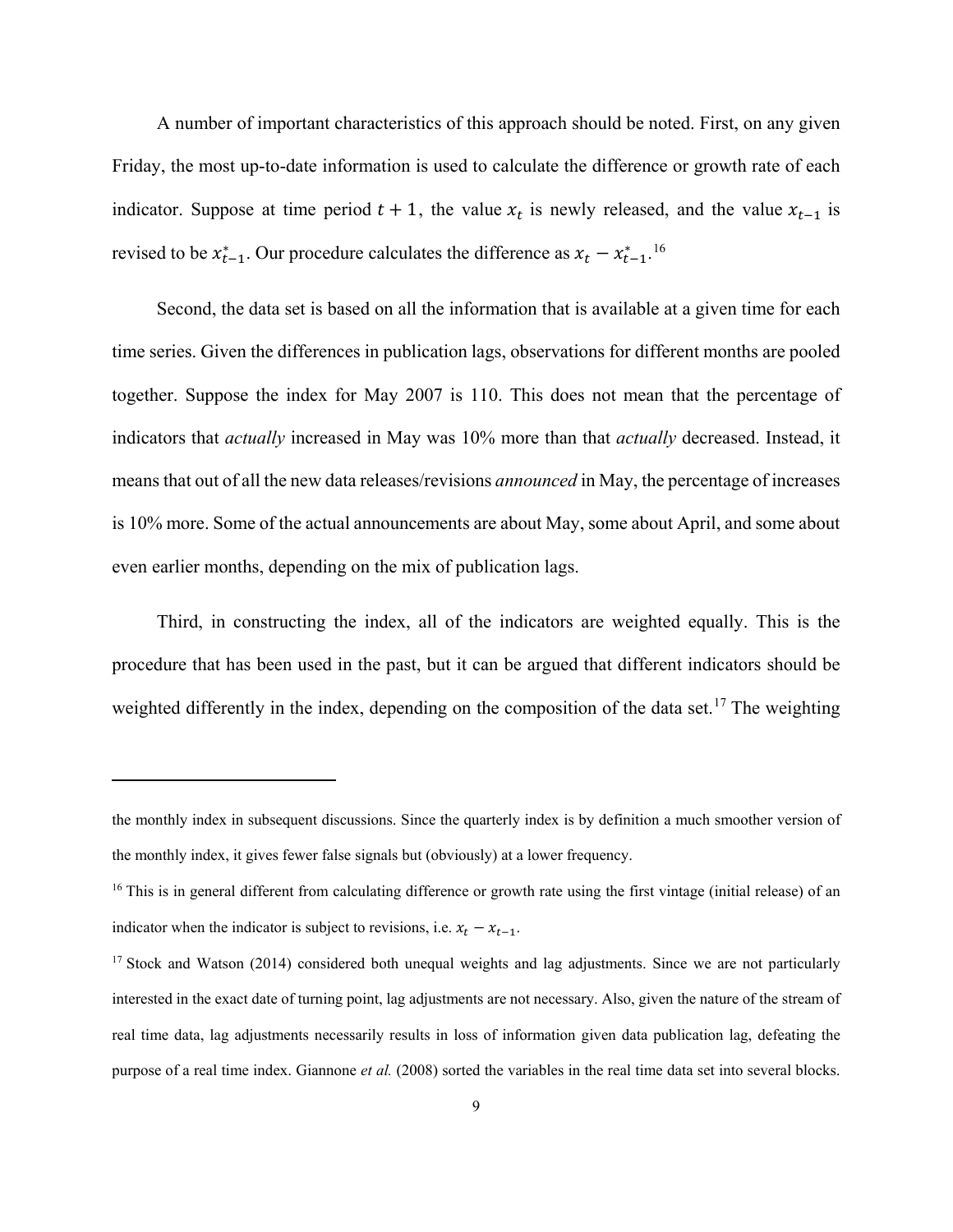issue is similar to the one in the forecast combination literature which indicates that a weighted average constructed using estimated weights often produces forecasts that are inferior to a simple average.[18](#page-10-0) We, therefore, continue to assign equal weight to all our indicators.

#### *2.3. Smoothing*

 $\overline{a}$ 

The previous literature has shown that diffusion indexes as constructed are very volatile, and it is, therefore, necessary to smooth the index. Our results confirm these findings. However, smoothing introduces a lag, which partially offsets the benefit of a real-time index. So the smoothing method must be carefully selected to provide a balance between smoothness and lag.

Since the indexes are constructed with the purpose of nowcasting or forecasting in mind, certain features should be considered in selecting a smoothing approach. First, the method should be easily implemented in real time. Second, smoothing should introduce a minimum amount of lag or "phase shift". In addition, a desirable method should be computationally efficient and

We experimented with creating block-level diffusion indexes and weighting different blocks differently when aggregating them into a single index. Our in-sample analysis did not show significant improvement of this weighted index over the unweighted index. Therefore, we do not consider weighting and lag adjustment in this paper.

<span id="page-10-0"></span><sup>&</sup>lt;sup>18</sup> Zhao (2016) shows that estimating even a set of five weights using a short time series in real-time may produce combined forecasts that are inferior to simply averaging the individual forecasts. This is especially true when the target variable or individual's forecasts are subject to structural breaks.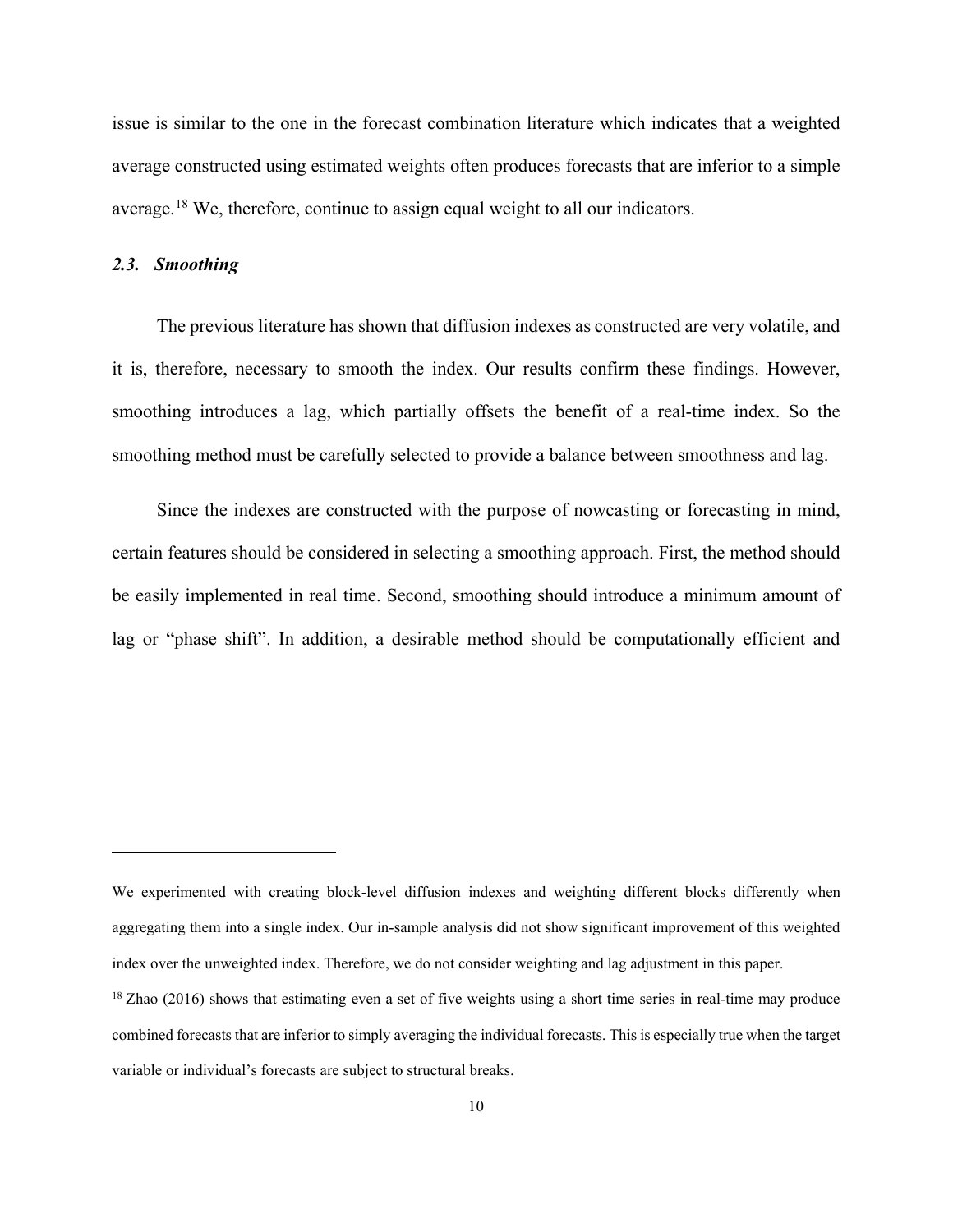intuitively straightforward. Ideally, as new data are obtained, the next smoothed value should be estimated without needing to revise all previous estimates.<sup>[19](#page-11-0)</sup>

In an early study, Alexander (1958) smoothed the diffusion indexes by fitting a seconddegree polynomial to the data by using a rolling window of seven observations. The second to last observation was then used as the value of the smoothed index. Limited by the capability of computing devices that were then available, this approach provided reasonable performance without introducing too long a lag. Given the computing power now available we consider other approaches as well. In a recent survey, Alexandrov *et al.* (2012) review several modern approaches to the problem of trend extraction, including a model based approach, nonparametric linear filtering, singular spectrum analysis, and wavelets. However, as will become evident in subsequent sections, it is not the level of sophistication of the smoothing method that determines the forecast accuracy of the index. Simple smoothing devices, such as moving average, may deliver good results when coupled with an appropriate signal extraction method and/or an ad hoc rule.

In this study, a few common smoothing methods are compared. The starting point is the polynomial fitting used in Alexander (1958). Let the unsmoothed value of a diffusion index be  $y_t$ and the smoothed index be  $s_t$ . Alexander's method uses the smoothing formula  $14s_t = 5y_t +$  $4y_{t-1} + 3y_{t-2} + 2y_{t-3} + y_{t-4} - y_{t-6}$ . The second method is simple exponential smoothing. After comparing several alternatives, we set the smoothing parameter to be 0.5. The third

<span id="page-11-0"></span><sup>&</sup>lt;sup>19</sup> If one desires revising the smoothed index values each period, the before-smoothing index values, not the smoothing method, are what ought to be updated, since revisions to the underlying indicators would change the index numbers before any smoothing is implemented.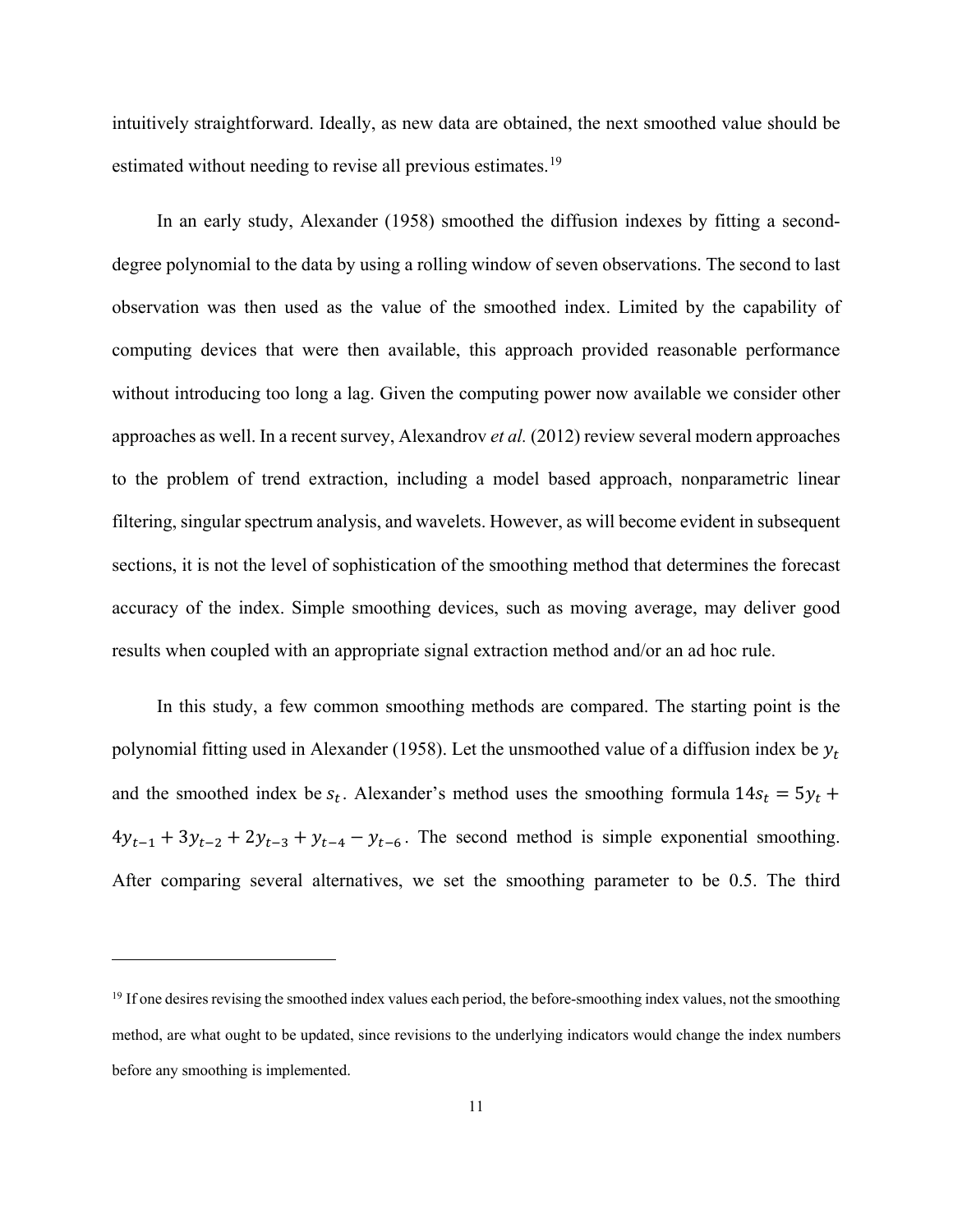smoothing method is a moving average. When smoothing the quarterly indexes, a 4-quarter moving average is used, whereas a 6-month moving average is used when smoothing the monthly indexes. We also consider the Hodrick–Prescott (HP) filter, where the naïve choice of  $\lambda = 14400$ is used for our monthly indexes and  $\lambda = 1600$  is used with quarterly indexes. All the smoothing methods are implemented in real time using an expanding window with an initial size of 12 months, where applicable.<sup>[20](#page-12-0)</sup> While we consider several methods, we do not intend to reach a specific conclusion as to which method is "correct" or "best". Rather, we recognize that the choice of a smoothing method is an empirical one and the best choice may well be time-varying. Our objective is to demonstrate the usefulness of the index itself and to show examples of the tradeoffs between the smoothness and the lag length.

#### *2.4. Signal extraction*

 $\overline{a}$ 

Consider a forecasting exercise where the target variable is the date of the turning point of a recession, as defined by the NBER. A forecaster collects data in real time and produces/revises a set of forecasts of this target variable on the last Friday of each month when the data set is updated. Given the smoothed values of the diffusion index, it is then necessary to determine when this index produces a signal indicating the onset of a recession. We consider two approaches to signal extraction. As discussed below, the first is a rule-of-thumb-type approach derived from the

<span id="page-12-0"></span><sup>&</sup>lt;sup>20</sup> Several additional smoothing methods were examined and evaluated, including additional polynomial smoothing methods, alternative exponential smoothing methods and filters, such as the asymmetric band pass filter of Christiano and Fitzgerald (2003). The results are either similar to or worse than those obtained using the four methods reported here. Therefore, we omit these additional results but they are available upon request.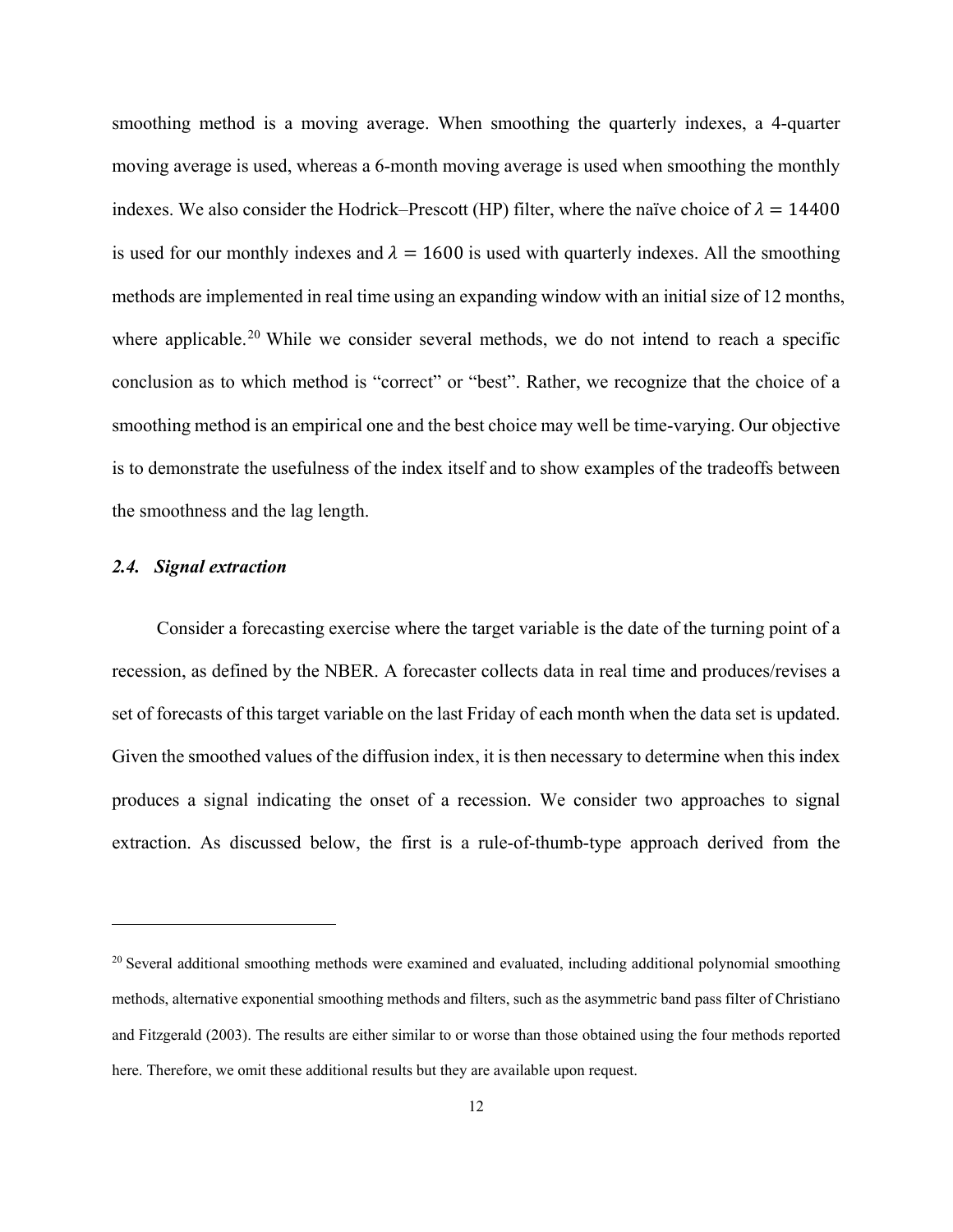literature. The second is a regression-based approach. Both approaches can be used in identifying recession months/quarters and predicting business cycle turning points.

#### *2.4.1 Simple decision rules*

The first approach, based on simple decision rules, is easy to implement in real time and has been popular in the literature. A signal is identified whenever the index is below some predetermined threshold. In practice, the threshold can be set to any value depending upon the desired tradeoff between the rate of successfully predicting a turning point (i.e., the hit rate) and the rate of predicting a turning point when none occurred (i.e., the false alarm rate). The optimum threshold should also depend on the chosen smoothing method.

Since the indexes are constructed as balance statistics, the theoretical neutral point is 100, where the percentage of increasing indicators equals that of decreasing indicators. If one used this threshold, the turn would only be identified after it occurred because, by definition, a recession would have already started once the index falls below 100. Therefore, in practice, the threshold that will be used will deviate from this theoretical value. An increase (decrease) in the threshold in order to increase (decrease) the lead time in the forecasts will induce a higher (lower) false alarm rate. We illustrate this issue in the next section by considering three thresholds: 100, 110, and 120.

In addition to these "below a threshold"-type rules, there are the ad hoc rules for identifying turning points that were discussed above. Specifically, we consider the decision rule suggested by Vaccara and Zarnowitz (1977). In this case, a signal of a peak is identified whenever the index shows three consecutive declines.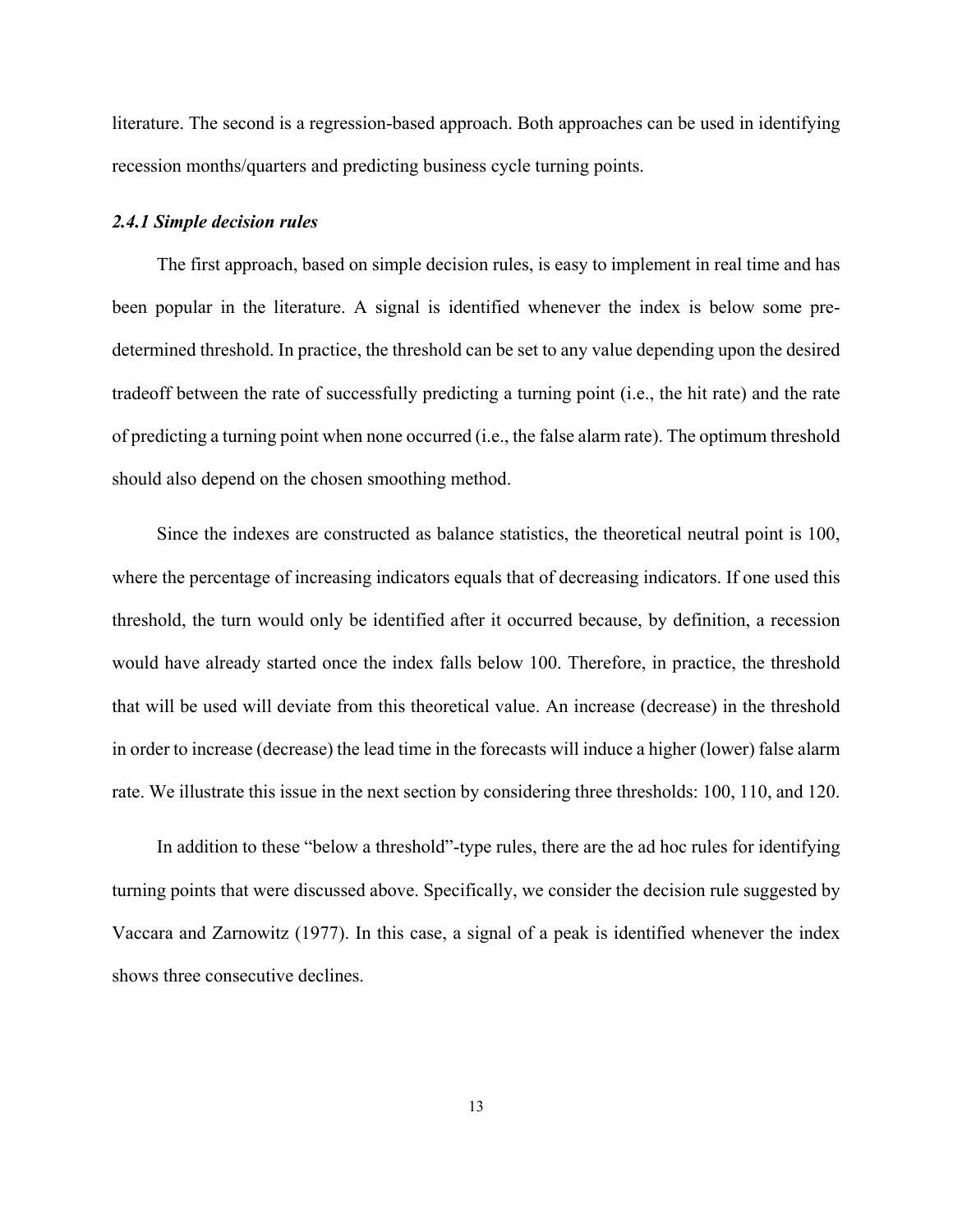#### *2.4.2 Probit models*

 $\overline{a}$ 

Alternatively, using the index in a probit model, probability forecasts are generated. Using the same notation as in the previous section, the model can be written as

$$
Pr(I_{t+h} = 1) = \Phi\left(\alpha + \sum_{j=0}^{k} \beta_j s_{t-j}\right)
$$

where  $I_t$  is the binary indicator of month t being a recession month and  $\Phi(\cdot)$  is the standard normal cumulative distribution function. Two specifications are considered here. In the first specification, we regress the binary indicator of recession on the smoothed index, and  $k = 0$ . The right-hand-side variable is lagged by h periods, where h is the forecast horizon, starting from  $h =$ 0 in the case of nowcasts. The second specification is otherwise identical to the first, except that we add two additional lags of the index to the right-hand-side, so that  $k = 2$ . The estimated models are then used to generate probability forecasts, which can be evaluated using metrics such as the Brier's (1950) quadratic probability score  $(QPS)^{21}$  $(QPS)^{21}$  $(QPS)^{21}$ . Once the probability forecasts are available, it is easy to obtain binary signals using thresholds that provide the tradeoff between the hit rate and the false alarm rate. Since the optimum tradeoff obviously depends on specific applications, we do not attempt to suggest any specific threshold here. Instead, we plot the forecasts and report the area under the ROC curve<sup>22</sup>, which is commonly referred to as the AUC statistic.

<span id="page-14-0"></span><sup>&</sup>lt;sup>21</sup> The QPS is the probability forecast analogue of the well-known mean squared error (MSE).

<span id="page-14-1"></span><sup>&</sup>lt;sup>22</sup> See Hanley and McNeil (1982) for a discussion of the ROC curve and the use of the AUC statistic.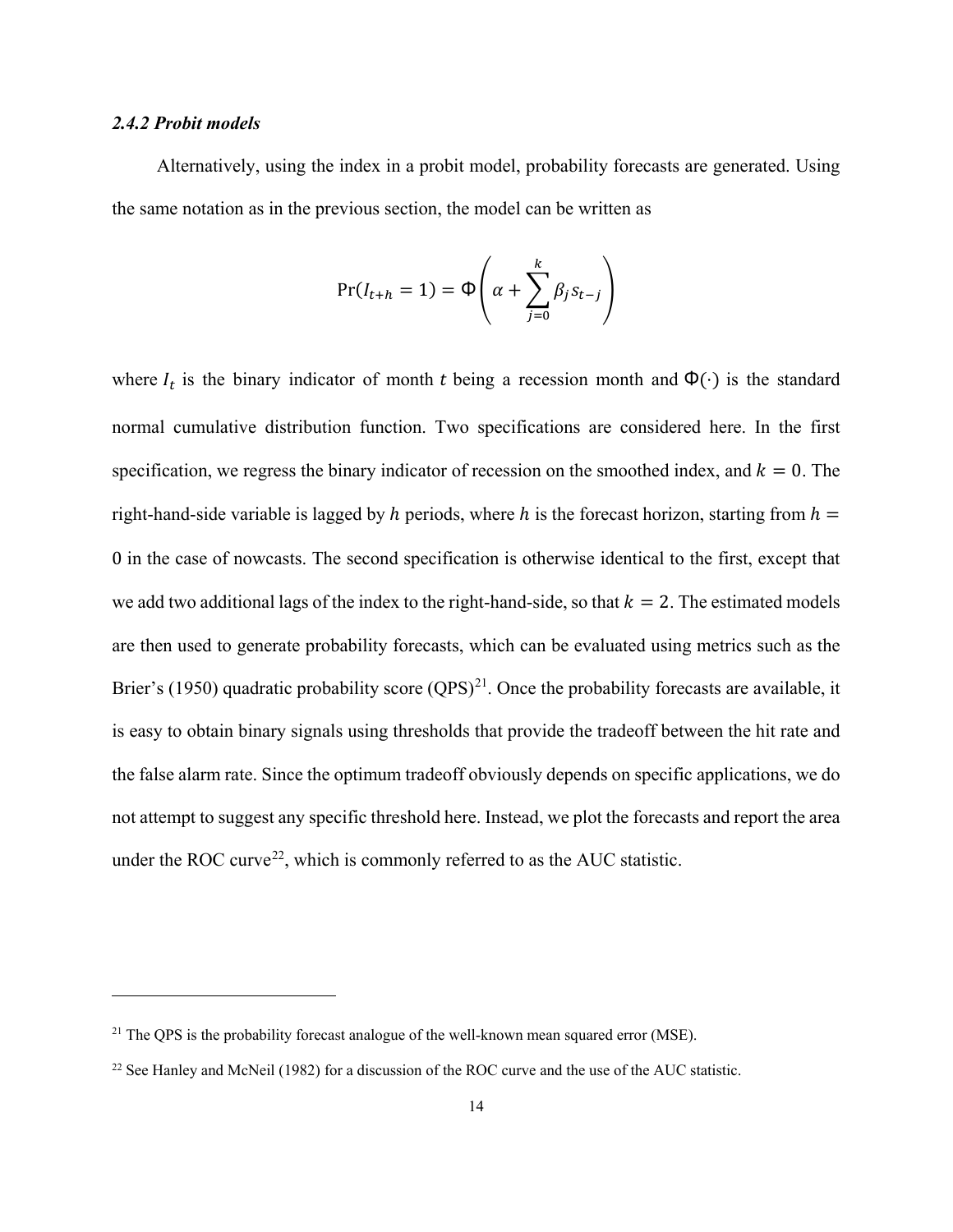#### *2.4.3 Limitations*

 $\overline{a}$ 

There is a practical limitation to the analysis of the probit forecasts due to the relatively short time series at our disposal. Our real-time data set contains only the 2007-2009 recession. Two additional recessions (1991 and 2001) happened during the longer sample period for which the pseudo-real-time data are available. We can produce out-of-sample forecasts for the 2005 to 2014 period by using 1984 to 2004 data as the estimation sample. The same set of estimated parameter values are used throughout 2005 to 2014 without updating. In this scenario a forecaster would be trying to predict the (now known) Great Recession based on information from the two previous recessions.[23](#page-15-0) However, this limitation does not exist when the rule-of-thumb signal extraction method is used, as no estimation or prior data is needed in the process. Therefore, binary forecasts made in this fashion can be evaluated using the entire sample from 1984 to 2014.

### **3. Evaluation of the Monthly Diffusion Index[24](#page-15-1)**

This section evaluates the performance of the forecasts obtained from the monthly diffusion indexes in two stages. We first examine the forecasts from the pseudo-real-time index based on the 2014 vintage data. This is the procedure that an individual who only had that data would use in determining whether, with hindsight, this diffusion index generated accurate forecasts of

<span id="page-15-0"></span><sup>&</sup>lt;sup>23</sup> It is worth noting that this empirical strategy puts a more stringent test on our indexes compared to a setup where a series of one-step-ahead out-of-sample forecasts are used. Because in our exercises, forecasts are based on a much smaller information set – one that only extends to 2004.

<span id="page-15-1"></span><sup>&</sup>lt;sup>24</sup> We only present the results for the monthly index because the results for the quarterly index are virtually identical with the exception that the quarterly index is much smoother. These data may be obtained from the authors.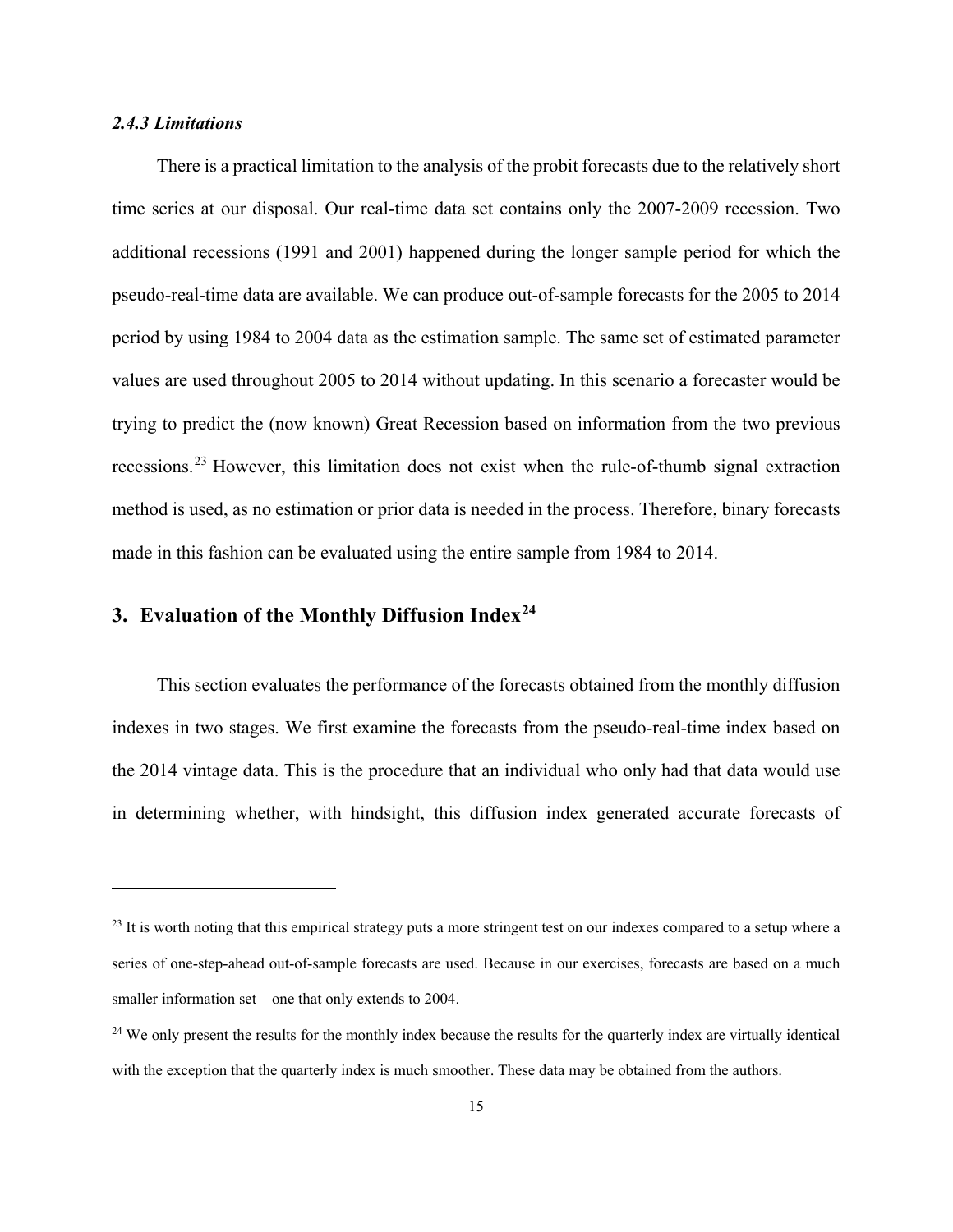cyclical peaks. However, we also have real-time data beginning in 2005 that enable us to evaluate the index's performance in predicting the beginning of the Great Recession and assess how well it worked in practice.

In each stage we first discuss the techniques that were used to smooth the data and then discuss the performance of the smoothed indexes in discriminating between recessionary and nonrecessionary months and in forecasting turning points. Stekler and Ye (2016) emphasize that there is a difference between (1) classifying a month as recession/non-recession and (2) predicting the onset of a recession. Our evaluation considers both of them. For the purpose of classification, we resort to the standard statistics – the QPS and the area under the ROC curve (AUC). For the purpose of predicting the onset of a recession, we directly report the number of correct predictions and false positives and also present graphical diagnostics.

#### *3.1. Pseudo-real-time-index*

#### *3.1.1 Comparison of smoothing procedures*

Figure 1 shows the indexes before smoothing (dots) and presents the results of alternative smoothing methods (solid lines). We observe that all four smoothing methods introduce a similar amount of lag. The HP filter produces indexes with the highest level of smoothness and may seem to be the most effective method. On the other hand, as discussed below, classification accuracy depends heavily on the signal extraction method as well. So smoothing procedures should not be evaluated in isolation. Rather, one should judge the forecasting procedure as a whole.

#### *3.1.2 Classification accuracy*

One of the criteria for judging the performance of our diffusion index is how well it discriminates between recessionary and non-recessionary months. The results for the entire period,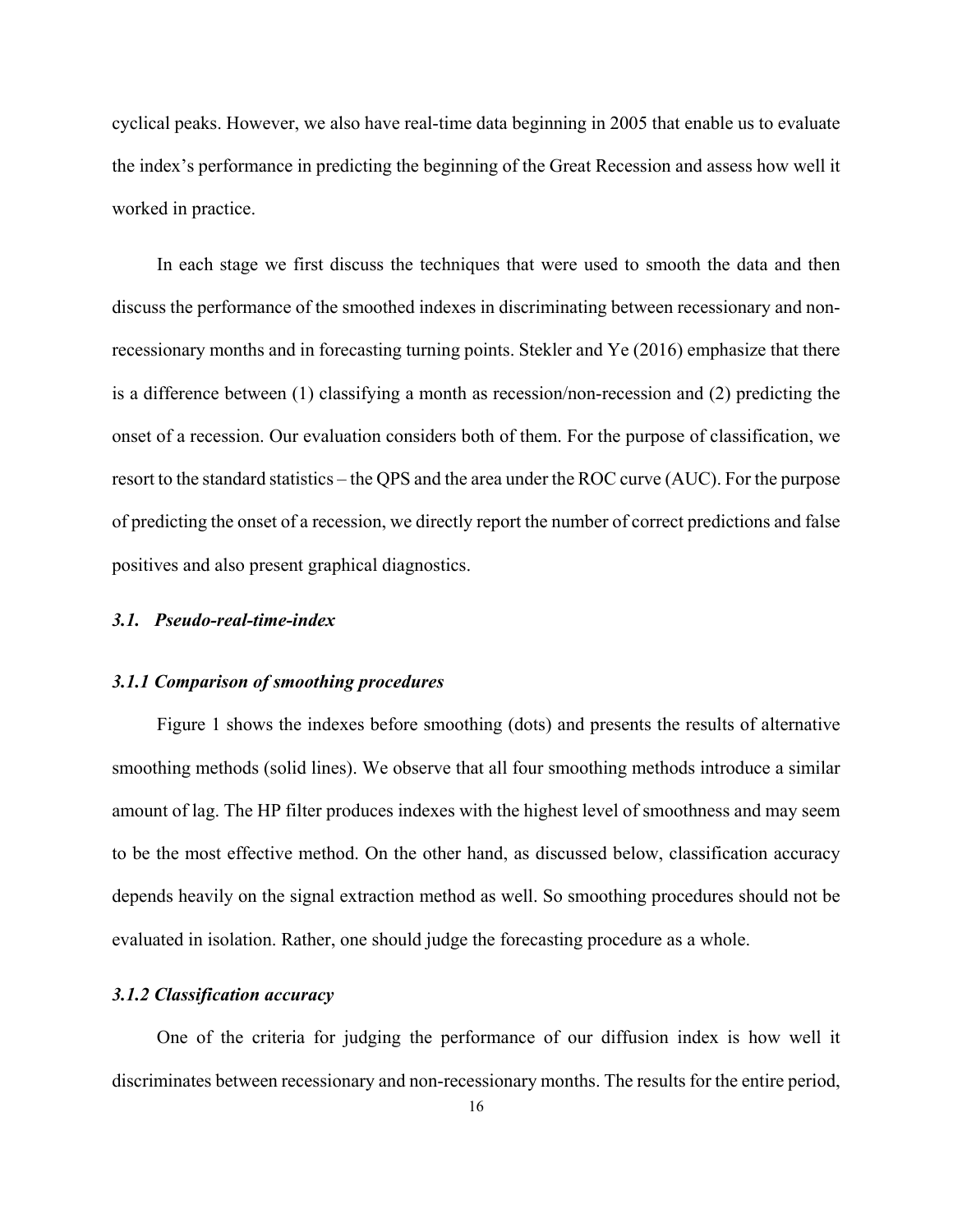1984-2014, obtained by combining the various simple decision rules in conjunction with the alternative smoothing methods are presented in Table  $1^{25}$  $1^{25}$  $1^{25}$ . The first finding is that the Brier Scores (QPS) are a function of the smoothing method that was employed. As expected they are very dependent upon the magnitude of the threshold. The "100-threshold" clearly is the best in distinguishing between these two categories. When an equal number of series are expanding and contracting it is likely that the economy is approaching a cyclical turn. This was the reasoning that motivated Alexander (1958) to propose this method as a technique for forecasting turning points. Our empirics indicate that this approach is still valid in a nowcasting environment. The second point to note is that with one exception, the "100-threshold" rule has a lower QPS than the "three month consecutive decline" rule.

Although the probit models are estimated using data up to 2004, their forecasting performance is based on pseudo-real-time data only from 2006-2014. The results obtained from the probits that were derived from pseudo-real-time data are presented in Table 2. The findings indicate that the QPS and AUC statistics again depend upon the method of smoothing that is employed. In this case, the ability to classify the months into the two categories declines with the length of the forecasting lead. The errors are relatively low and the AUC is high even at the longer horizons. As a benchmark, a naïve constant forecast of 0.15, which corresponds to the proportion of recession periods in the data, has a QPS of 0.13. The forecasts up to 3-month perform better than the naïve benchmark. These forecasts also have much higher AUC values than 0.5 (the AUC

<span id="page-17-0"></span> $25$  As mentioned before, data transformation and the HP filter together each uses 12 months of data. Our data set starts from 1982, but our evaluation sample starts from 1984. This is also the reason that real time forecast evaluation is conducted starting March 2006, rather than March 2005.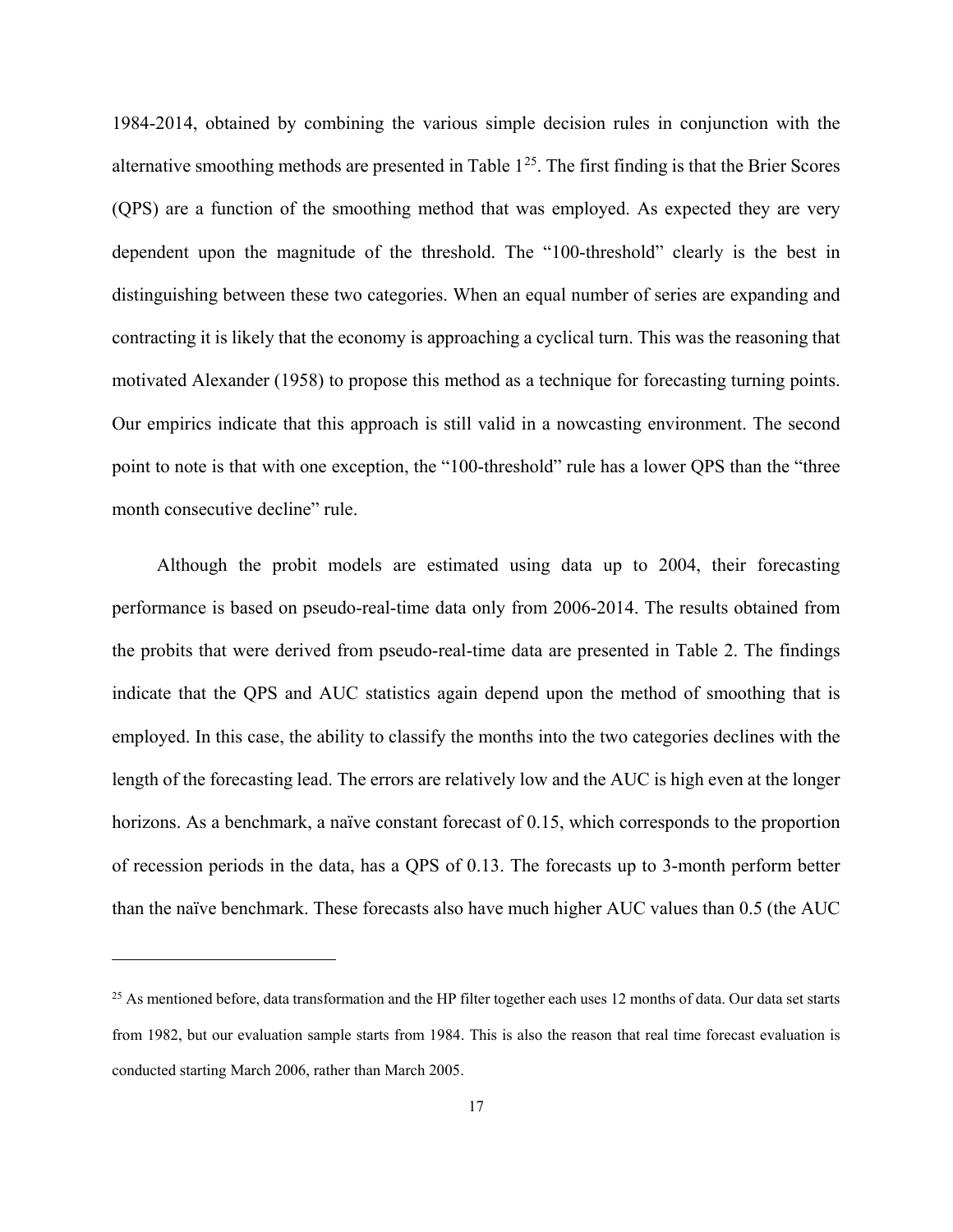value associated with no-skill forecasts). These results are further evidence that the diffusion index is able to classify the months into the two categories.

#### *3.1.3 Forecast accuracy: cyclical turns*

 $\overline{a}$ 

Using alternative signal extraction rules, we next ask whether the diffusion index predicts all three recessions without generating an excessive number of false signals. Figure 2 compares the results obtained from the alternative signal extraction methods. In each plot, from top to bottom, we show the predictions made using the "below a threshold" rule with thresholds of 100, 110, and 120, and the "three consecutive declines" rule. A signal is shown as a bar with dark shade. The actual recession months are lightly shaded.

Table 3 presents the forecasting lead and the number of false signals that are associated with each of the signal extraction rules. Two signals with no more than six months in between are counted as one.<sup>[26](#page-18-0)</sup> Note that the count of false signals in Table 3 does not account for the "length" or "strength" of the signals. For example, a false signal that lasts 12 months is much stronger than one that lasts only one month. To address this issue, we report the average length of false signals in the last row of the table. As expected, when using the "below a threshold"-type decision rule, there is a tradeoff between the size of the forecasting lead and the number of false positives. Again the results depend on the smoothing formula that is utilized, but the rules predict all three recessions with differing lags and numbers of false signals. As expected, a higher threshold provides a longer forecast lead but creates more and stronger false signals.

<span id="page-18-0"></span> $26$  The desired choice here depends on the particular application. The results in Table 3 are based on what Figure 2 shows. So from Figure 2 one could easily see what the results are likely to be if an alternative choice is preferable.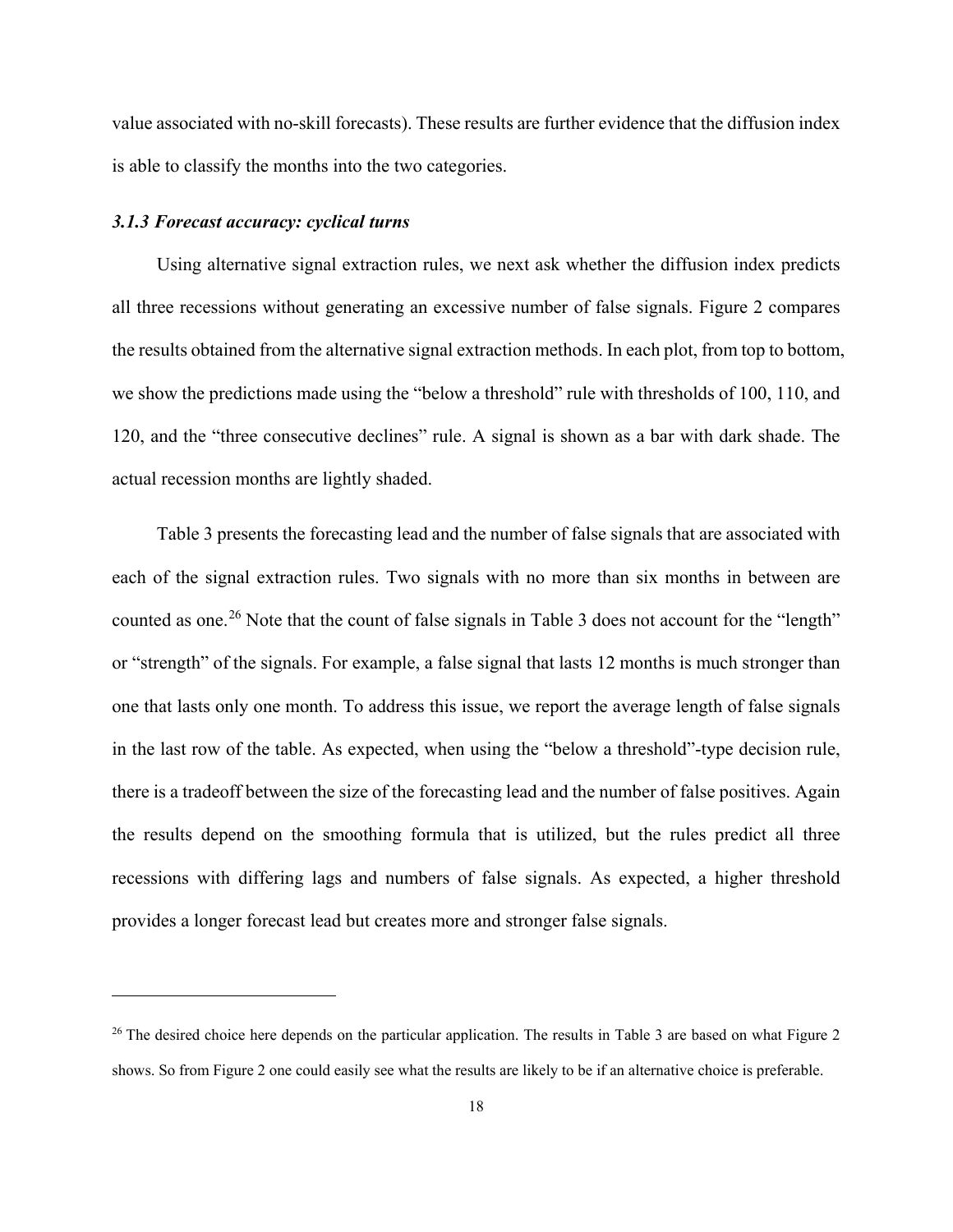In this time period, the "110 threshold" rule gives the best results. The signals arrive with an average of 6 to 10 months lead, and there are only 3 or 4 false signals.<sup>[27](#page-19-0)</sup> We should, however, note that the threshold rules continue to predict a recessionary period for many months after the recession ended, but the three months consecutive declines" rule does not yield this specific result.

As for the probits, the first graph in Figure 3 shows that the probability that a recession would occur in 2007-2008 was extremely low even as the US had already entered the Great Recession. The probability of a recession did not exceed 50% until the recession was well underway. These results indicate that despite being able to classify the months, the probits did not yield good forecasts.

#### *3.2. Real-time index*

We now seek to determine whether the diffusion index would have yielded the same results in a real-time environment as were obtained from the use of the pseudo-real-time numbers. In this analysis we use only the real-time data that were available between 2006 and 2014.

#### *3.2.1 Smoothing the index*

 $\overline{a}$ 

We apply the same smoothing formulas to the real-time index that were used in conjunction with the pseudo-real-time data. Figure 1 again shows that the HP filter yields the smoothest series, at the cost of a somewhat longer lag.

<span id="page-19-0"></span><sup>&</sup>lt;sup>27</sup> We should note that even if a signal arrives with a small lag that would be useful information in identifying a recession because the NBER does not indicate that a recession has begun for many months after the event.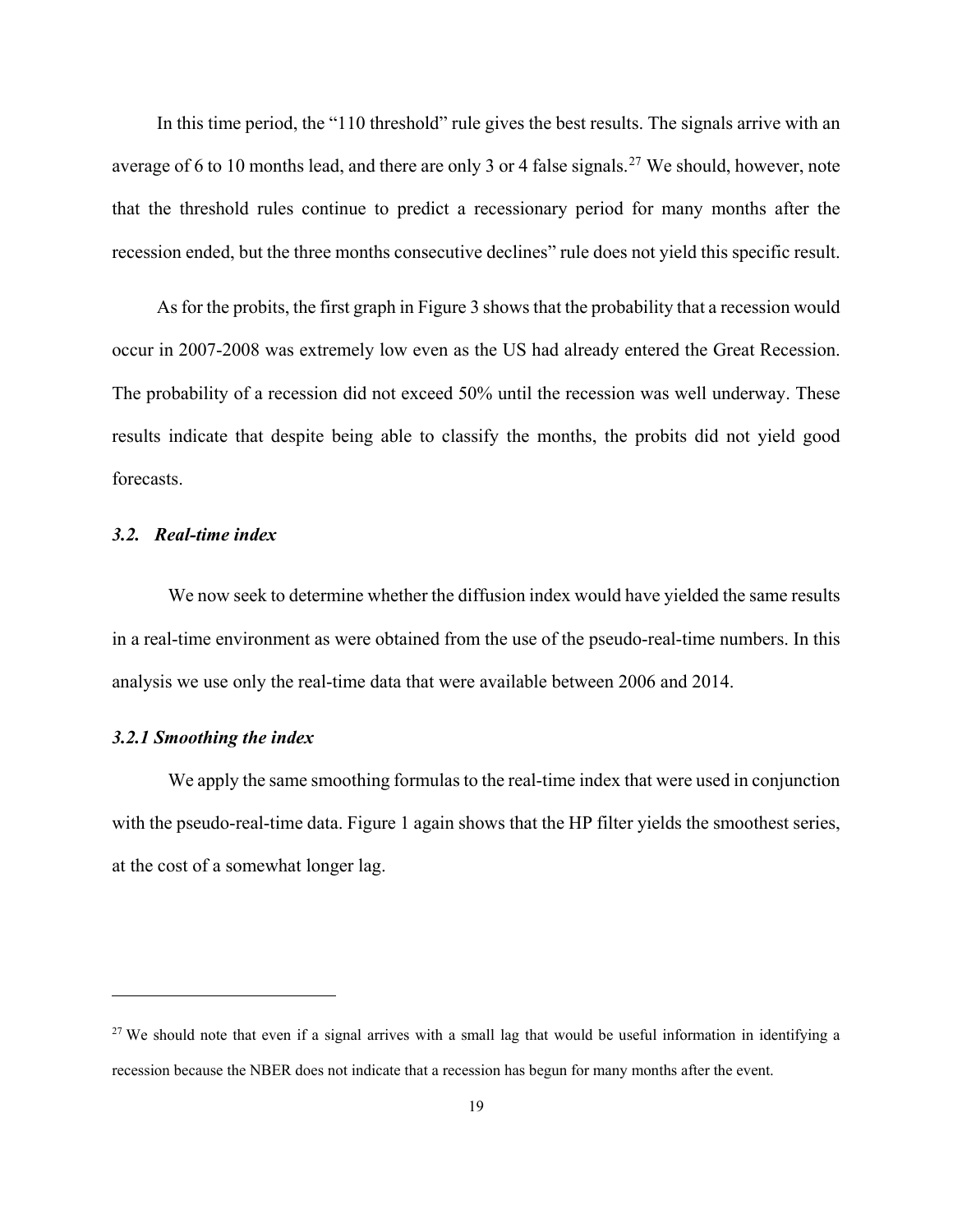#### *3.2.2 Classification accuracy*

When we use real-time data, we obtain results that are similar to those that were generated by the pseudo-real-time numbers. The results still depend on the smoothing method that is used; the QPS increases when the threshold is increased; the below "100 threshold" has a smaller QPS than the "three consecutive months" rule.

The main difference in the results is that the QPS of the real-time data is less than that of the pseudo-real-time figures for the entire period. However, the relevant question is how the real-time and pseudo-real-time results compare for the same time period, 2005-2014. As Table 1 shows, the QPS of the pseudo-real-time data is generally lower, especially when the below "100 threshold" or the "three consecutive months" rule is used. This is expected, since data revisions should improve data accuracy and therefore classification accuracy. However, small revisions are unlikely to reverse the change of an indicator from its previous month's value. Since most revisions are small, as we increase the threshold, the effect of data revisions diminishes. When the below "110 threshold" rule is used, there is little difference between the QPS of real-time data and pseudoreal-time data. When the "120 threshold" rule is used, the QPS of pseudo-real-time data is generally larger. The results for the probit regression are clear: the real-time data do not classify the months as well. The QPS is larger and the AUC is smaller for every smoothing procedure even though it is still superior to the no-skill naïve model. (Table 2).

#### *3.2.3 Forecast accuracy: 2007-2009 recession*

Using either the HP filter or a moving average formula and different thresholds, the diffusion index would have provided useful information because it either forecast the Great Recession or identified its existence within two or three months of its occurrence. This is a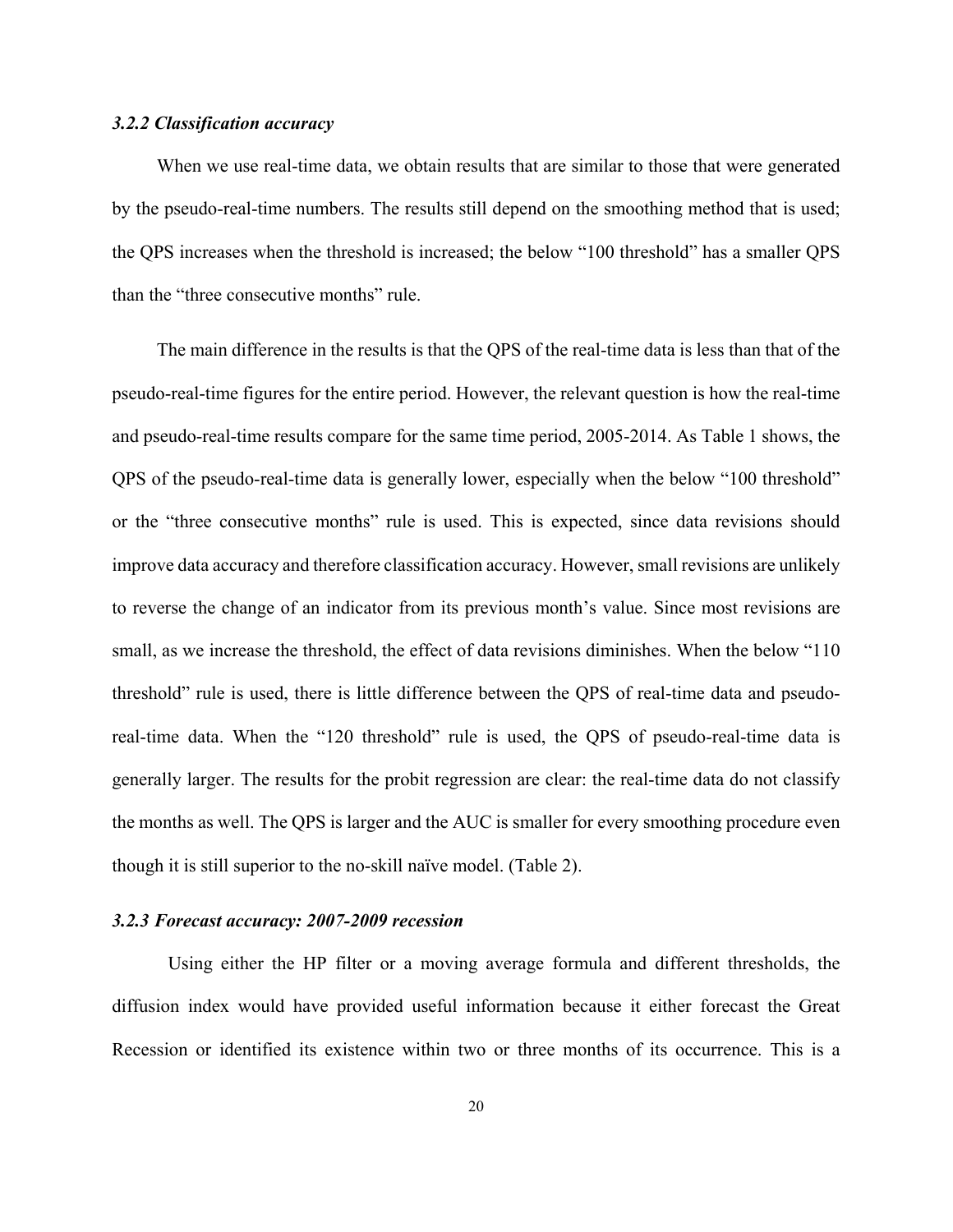significant result because the NBER only established the date of the peak more than two years after it occurred. Moreover, Lundquist and Stekler (2012) and Stekler and Talwar (2013) showed that economists did not predict the recession in advance and experienced a considerable lag in even identifying it**.**

However, Figure 2 and Table 3 indicates that the use of real-time data in making binary predictions has somewhat degraded the performance of the diffusion index relative to the record obtained from the revised figures in the 2014 vintage data. Either the forecasting lead has decreased or the number of false positives has increased. Similar results can be observed in the probability forecasts. (Figure 3).

#### **4. Concluding Remarks**

In this paper, we consider whether it is possible to predict (or at least identify without long lags) U.S. recessions using real-time diffusion indexes based on a large data set. We construct the diffusion indexes, compare alternative smoothing and signal extraction methods, and evaluate nowcasts and forecasts made using the indexes. Our results show that the diffusion indexes, albeit their simple construction, remain effective tools for predicting business cycle peaks. More importantly, we find that the diffusion indexes would have performed well in forecasting the 2008 recession in real time. Our results also suggest that the most effective way of using the indexes is in conjunction with simple decision rules such as "below a certain threshold" and "three consecutive declines".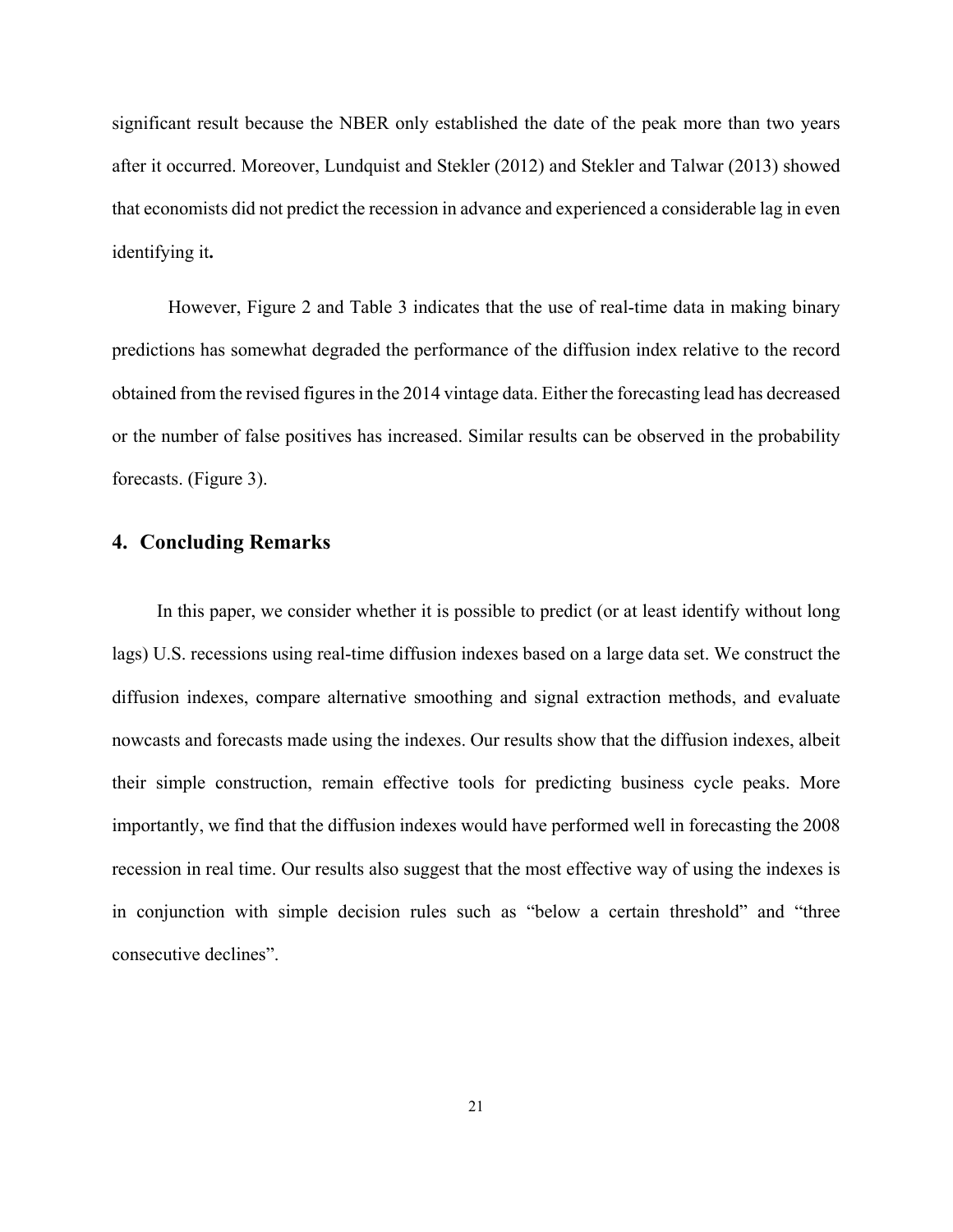### **References**

- Alexander, S. S. (1958): "Rate of Change Approaches to Forecasting--Diffusion Indexes and First Differences," *The Economic Journal,* 68, 288–301.
- Alexander, S. S., and H. O. Stekler (1959): "Forecasting Industrial Production--Leading Series versus Autoregression," *Journal of Political Economy,* 67, 402–409.
- Alexandrov, T., S. Bianconcini, E. B. Dagum, P. Maass, and T. S. McElroy (2012): "A Review of Some Modern Approaches to the Problem of Trend Extraction," *Econometric Reviews,* 31, 593–624.
- Brier, G. W. (1950): "Verification of forecasts expressed in terms of probability," *Monthly Weather Review,* 75, 1–3.
- Christiano, L. J., and T. J. Fitzgerald (2003): "The Band Pass Filter\*," *International Economic Review,* 44, 435–465.
- Giannone, D., L. Reichlin, and D. Small (2008): "Nowcasting: The Real-Time Information Content of Macroeconomic Data," *Journal of Monetary Economics,* 665–676.
- Hanley, J. A., and B. J. McNeil (1982): "The meaning and use of the area under a receiver operating characteristic (ROC) curve," *Radiology,* 143, 29–36.
- Lahiri, K., G. Monokroussos, and Y. Zhao (2015): "Forecasting Consumption," *Journal of Applied Econometrics,*  Forthcoming.
- Lundquist, K., and H. O. Stekler (2012): "Interpreting the Performance of Business Economists During the Great Recession," *Business Economics,* 47, 148–154.

Moore, G. H. (1950): *Statistical Indicators of Cyclical Revivals and Recessions:* NBER.

- Stekler, H. O., and R. M. Talwar (2013): "Forecasting the Downturn of the Great Recession," *Business Economics,*  48, 113–120.
- Stekler, H. O., and T. Ye (2016): "Evaluating a Leading Indicator: An Application: The Term Spread," *Empirical Economics,* Forthcoming.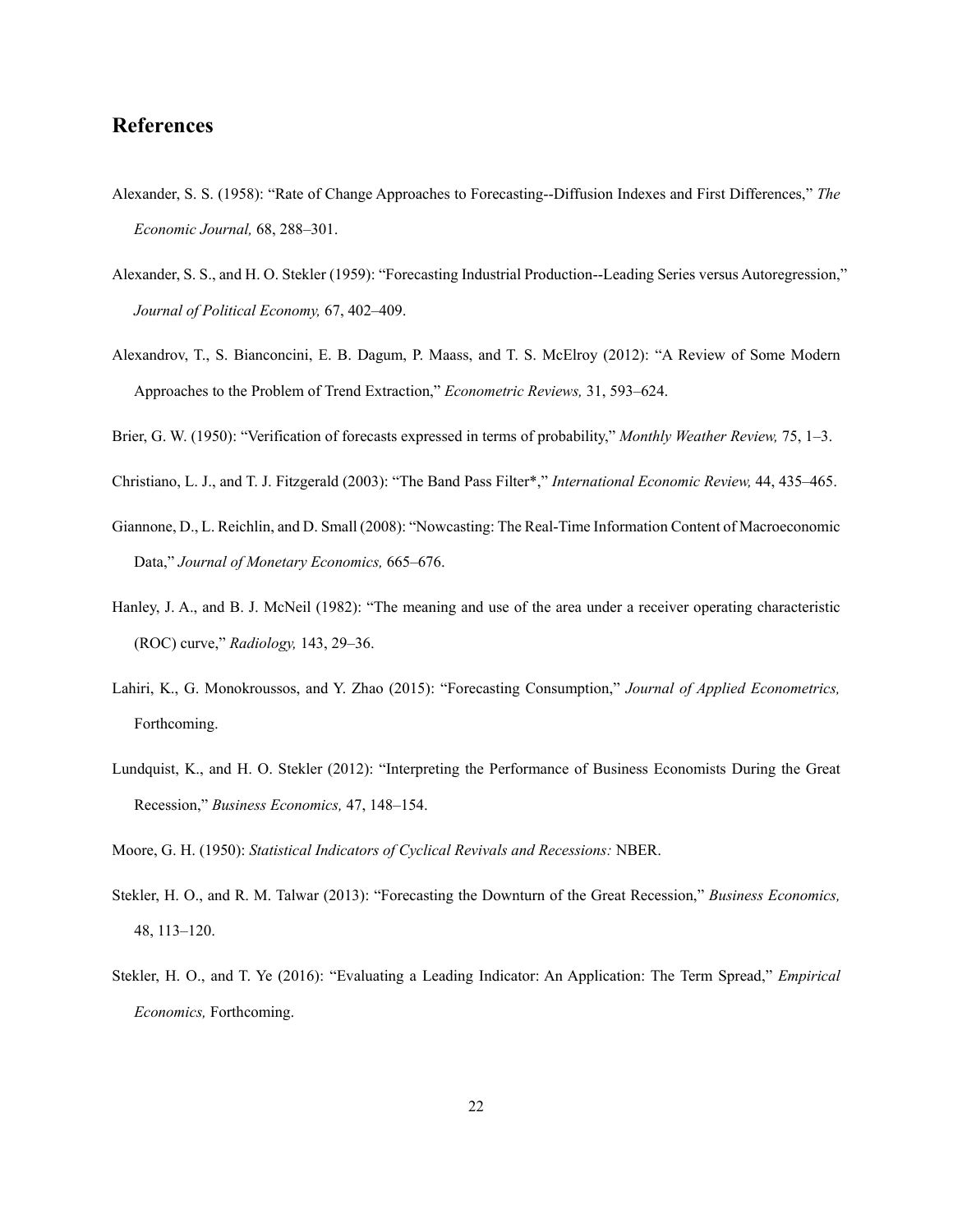Stock, J. H., and M. W. Watson (2002): "Macroeconomic Forecasting Using Diffusion Indexes," *Journal of Business & Economic Statistics,* 20, 147–162.

–––––– (2014): "Estimating turning points using large data sets," *Journal of Econometrics,* 178, Part 2, 368–381.

Vaccara, B. N., and V. Zarnowitz (1977): "How good are the leading indicators," *ASAProBuEc,* 41–50.

Zhao, Y. (2016): "Robustness of Forecast Combination in Unstable Environment," *Working paper*.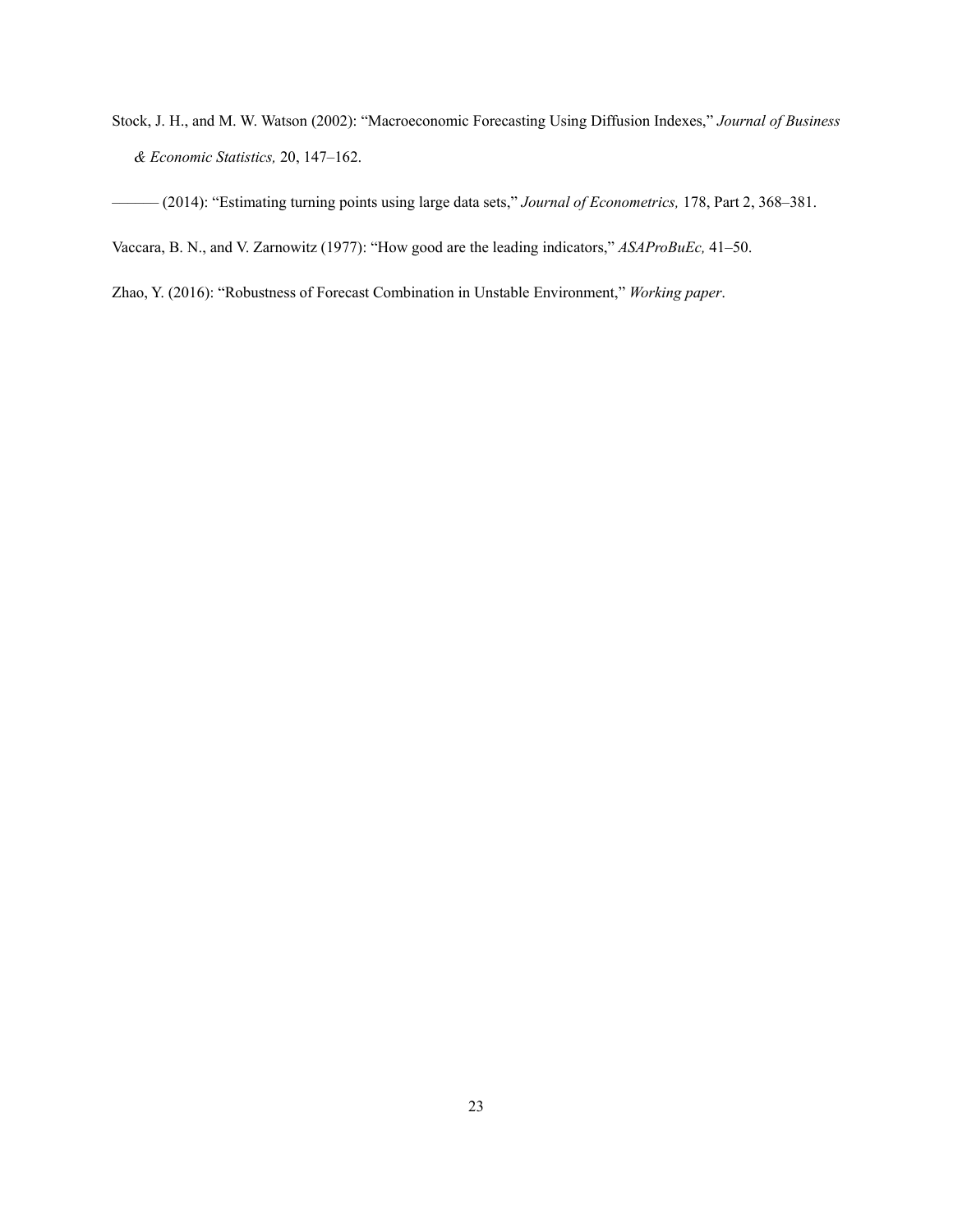# **Table 1. QPS of Binary Forecasts: Pseudo-Real-Time, Jan 1984 to Feb 2006; Pseudo-Real-**

| Index and<br>Smoothing Method           | <b>Below</b><br>100 | <b>Below</b><br>110 | <b>Below</b><br>120 | Three<br>consecutive<br>declines |  |  |  |  |
|-----------------------------------------|---------------------|---------------------|---------------------|----------------------------------|--|--|--|--|
| Pseudo Real Time (Jan 1984 to Feb 2006) |                     |                     |                     |                                  |  |  |  |  |
| Alexander (1958)                        | 0.169               | 0.376               | 0.568               | 0.177                            |  |  |  |  |
| <b>Exponential Smoothing</b>            | 0.165               | 0.387               | 0.594               | 0.120                            |  |  |  |  |
| <b>HP</b> Filter                        | 0.192               | 0.383               | 0.613               | 0.171                            |  |  |  |  |
| Moving Average                          | 0.132               | 0.387               | 0.173               |                                  |  |  |  |  |
| Pseudo Real Time (Mar 2006 to Sep 2014) |                     |                     |                     |                                  |  |  |  |  |
| Alexander (1958)                        | 0.078               | 0.206               | 0.480               | 0.157                            |  |  |  |  |
| <b>Exponential Smoothing</b>            | 0.108               | 0.255               | 0.500               | 0.176                            |  |  |  |  |
| <b>HP</b> Filter                        | 0.127               | 0.176               | 0.490               | 0.176                            |  |  |  |  |
| Moving Average                          | 0.078               | 0.196               | 0.539               | 0.176                            |  |  |  |  |
| Real Time (Mar 2006 to Sep 2014)        |                     |                     |                     |                                  |  |  |  |  |
| Alexander (1958)                        | 0.108               | 0.235               | 0.451               | 0.245                            |  |  |  |  |
| <b>Exponential Smoothing</b>            | 0.127               | 0.255               | 0.441               | 0.206                            |  |  |  |  |
| <b>HP</b> Filter                        | 0.137               | 0.196               | 0.412               | 0.162                            |  |  |  |  |
| Moving Average                          | 0.088               | 0.167               | 0.520               | 0.196                            |  |  |  |  |

### **Time, Mar 2006 to Sep 2014; Real-Time, Mar 2006 to Sep 2014**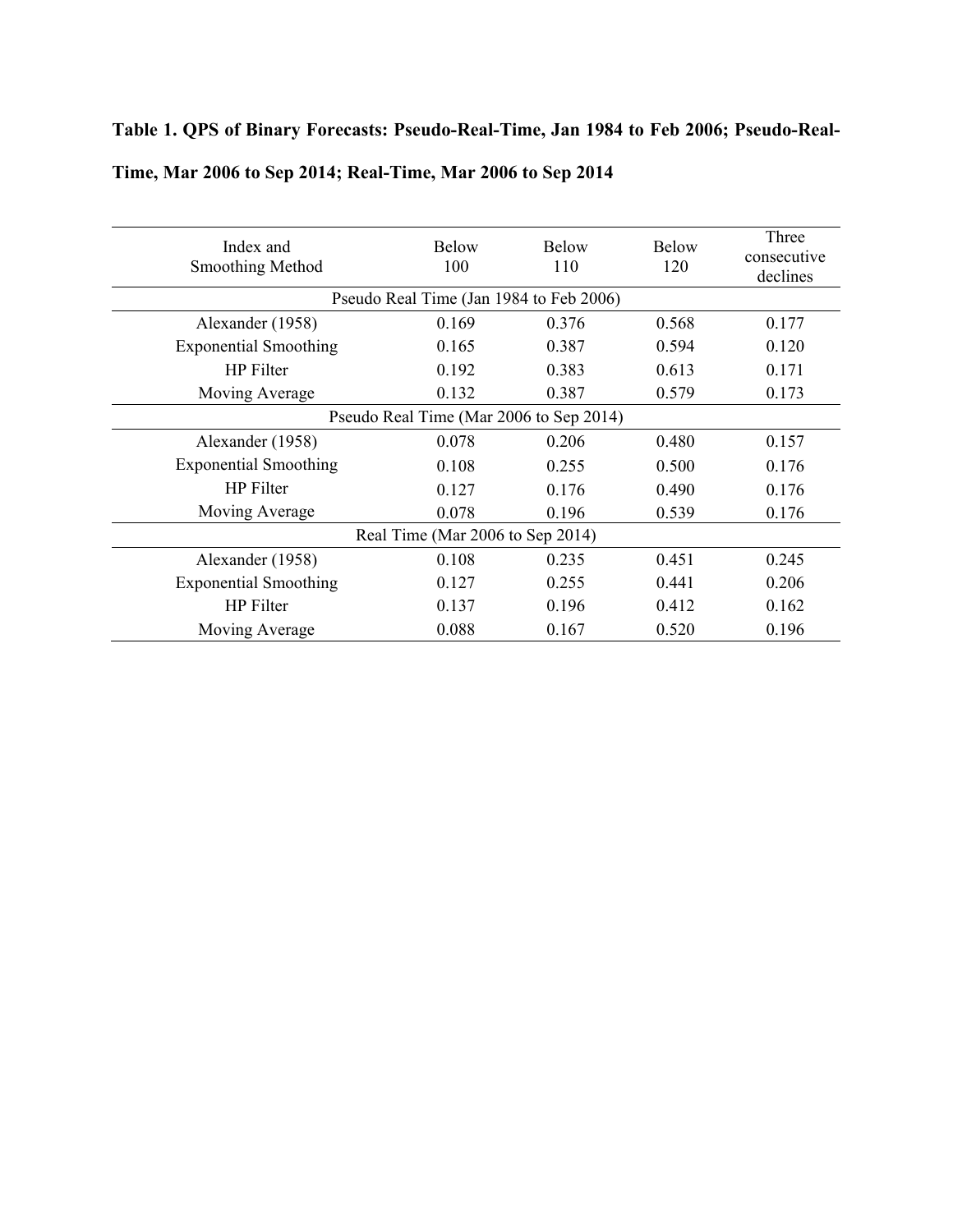# **Table 2. QPS and AUC of Probability Forecasts, Pseudo-Real and Real-Time, Mar 2006 to Sep 2014**

|                              | QPS   |             |       |                               | <b>AUC</b> |       |             |                               |             |       |
|------------------------------|-------|-------------|-------|-------------------------------|------------|-------|-------------|-------------------------------|-------------|-------|
| Index and Smoothing Method   | $h=0$ | $h=1$       | $h=2$ | $h=3$                         | $h=4$      | $h=0$ | $h=1$       | $h=2$                         | $h=3$       | $h=4$ |
| Pseudo Real Time             |       |             |       |                               |            |       |             |                               |             |       |
| Alexander (1958)             |       | 0.058 0.075 |       | 0.089 0.103 0.117             |            | 0.974 | 0.944 0.923 |                               | 0.888 0.892 |       |
| <b>Exponential Smoothing</b> |       |             |       | 0.076 0.089 0.103 0.116 0.133 |            |       |             | 0.942 0.917 0.892 0.884 0.869 |             |       |
| <b>HP</b> Filter             |       |             |       | 0.061 0.076 0.088 0.101 0.113 |            | 0.977 |             | 0.949 0.928 0.907 0.903       |             |       |
| Moving Average               |       |             |       | 0.061 0.077 0.089 0.106 0.123 |            |       |             | 0.977 0.960 0.949 0.933 0.893 |             |       |
| Real Time                    |       |             |       |                               |            |       |             |                               |             |       |
| Alexander (1958)             |       |             |       | 0.078 0.094 0.103 0.117 0.129 |            |       |             | 0.940 0.920 0.900 0.849 0.865 |             |       |
| <b>Exponential Smoothing</b> |       |             |       | 0 094 0 103 0 115 0 128 0 142 |            |       |             | 0.912 0.891 0.846 0.854 0.830 |             |       |
| <b>HP</b> Filter             |       |             |       | 0.084 0.099 0.109 0.121 0.132 |            |       |             | 0.928 0.903 0.887 0.856 0.850 |             |       |
| Moving Average               |       |             |       | 0.086 0.099 0.106 0.121 0.137 |            |       |             | 0.955 0.937 0.929 0.898 0.851 |             |       |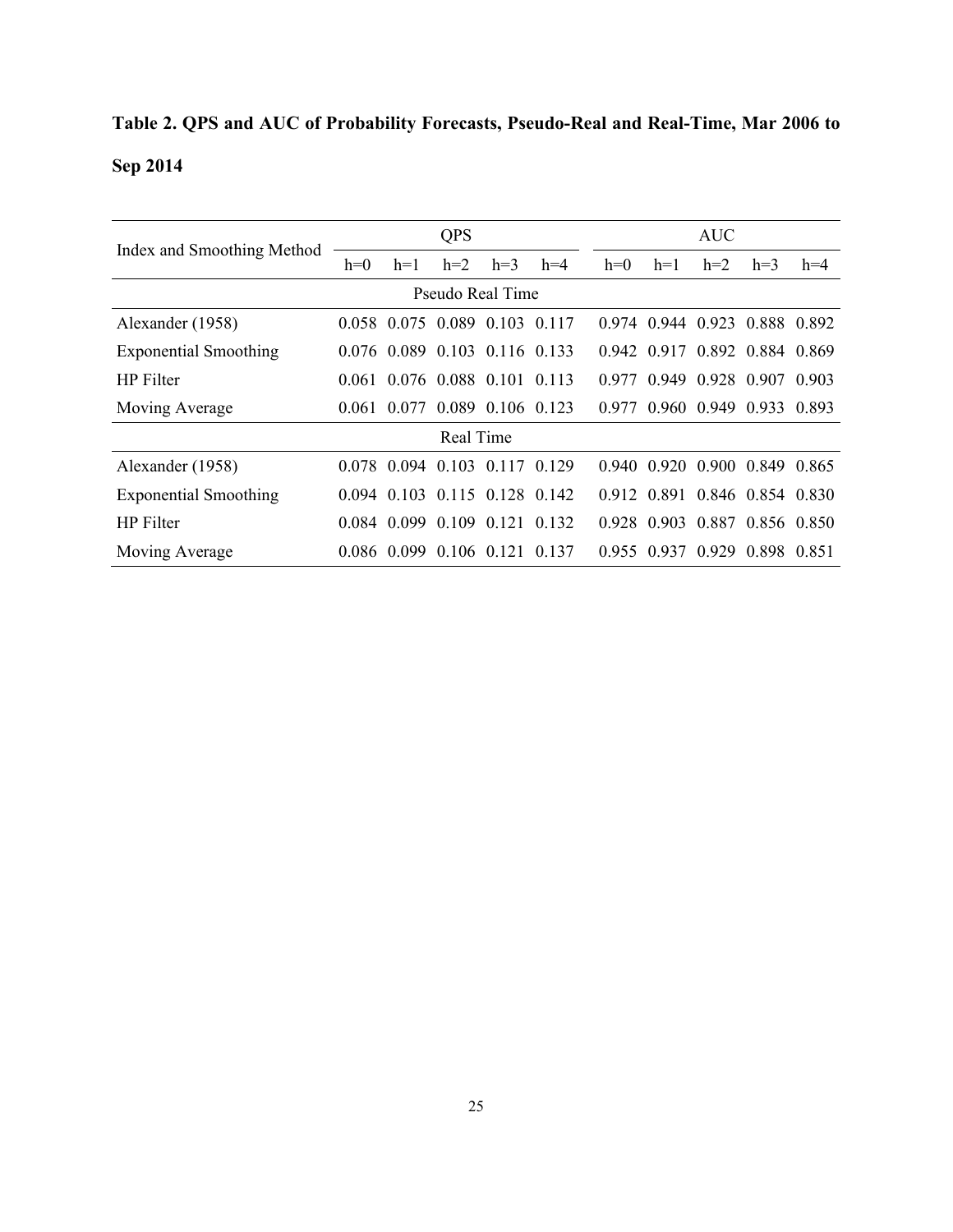|                                    | Lead (months)       |                     |                     |                                  |                     |                     |                     |                                  |  |  |  |
|------------------------------------|---------------------|---------------------|---------------------|----------------------------------|---------------------|---------------------|---------------------|----------------------------------|--|--|--|
| Date of Peak                       |                     |                     | HP Filter           |                                  | Moving Average      |                     |                     |                                  |  |  |  |
|                                    | <b>Below</b><br>100 | <b>Below</b><br>110 | <b>Below</b><br>120 | Three<br>consecutive<br>declines | <b>Below</b><br>100 | <b>Below</b><br>110 | <b>Below</b><br>120 | Three<br>consecutive<br>declines |  |  |  |
| Pseudo-Real-Time                   |                     |                     |                     |                                  |                     |                     |                     |                                  |  |  |  |
| 1990                               | $-4$                | 10                  | 12                  | 15                               | $-4$                | 12                  | 13                  | $\boldsymbol{0}$                 |  |  |  |
| 2001                               | $\mathbf{0}$        | $\mathfrak{Z}$      | $\tau$              | 6                                | $\overline{3}$      | 6                   | 8                   | 6                                |  |  |  |
| 2007                               | $-3$                | $\overline{4}$      | 15                  | $\overline{3}$                   | $-2$                | 13                  | 15                  | 3                                |  |  |  |
| Average Lead                       | $-2.3$              | 5.7                 | 11.3                | 8                                | $-1$                | 10.3                | 12                  | 3                                |  |  |  |
| Number of<br>False Signals         | $\mathbf{1}$        | 3                   | $\overline{3}$      | 8                                | $\overline{4}$      | $\overline{4}$      | $\overline{4}$      | 12                               |  |  |  |
| Average Length<br>of False Signals | 9                   | 11                  | 31                  | 3.6                              | 2.3                 | 11.5                | 23                  | 12                               |  |  |  |
| Real-Time                          |                     |                     |                     |                                  |                     |                     |                     |                                  |  |  |  |
| 2007                               | $-2$                | $\overline{3}$      | 16                  | $\overline{2}$                   | $-2$                | $\overline{3}$      | 15                  | $\overline{2}$                   |  |  |  |
| Number of<br>False Signals         | $\boldsymbol{0}$    | $\mathfrak{Z}$      | $\mathbf{1}$        | $\mathbf{1}$                     | $\boldsymbol{0}$    | $\overline{2}$      | $\overline{2}$      | 3                                |  |  |  |
| Average Length<br>of False Signals | N/A                 | $\overline{2}$      | 12                  | $\mathbf{1}$                     | N/A                 | 7.5                 | 13                  | 3.3                              |  |  |  |

# **Table 3. Forecasting Lead and Number of False Signals, Alternative Methods**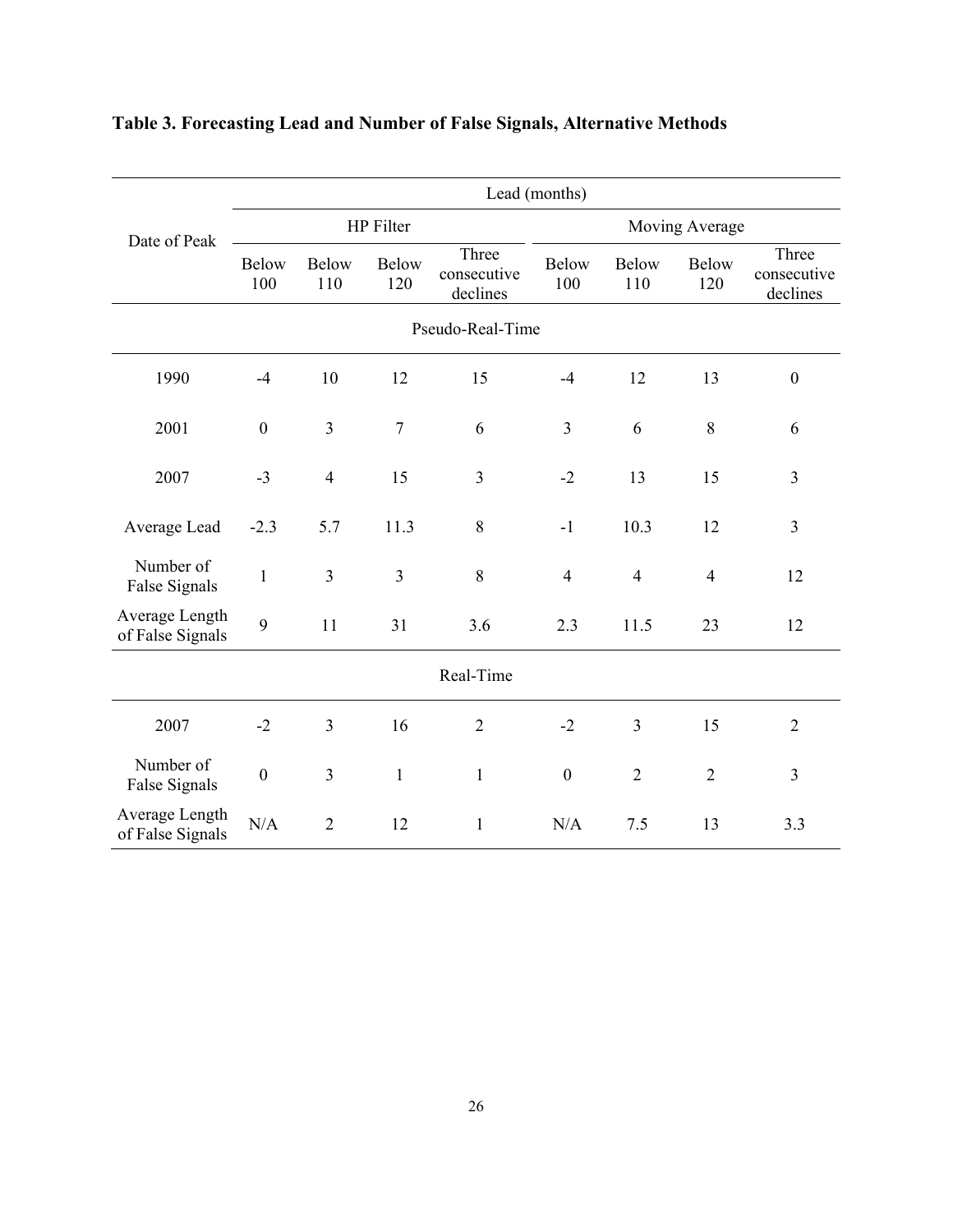# **Figure 1. Smoothed Monthly Indexes, Pseudo-Real-time, 1984 to 2014 and Real-Time 2005 to 2014**



Monthly Pseudo Real Time Indexes

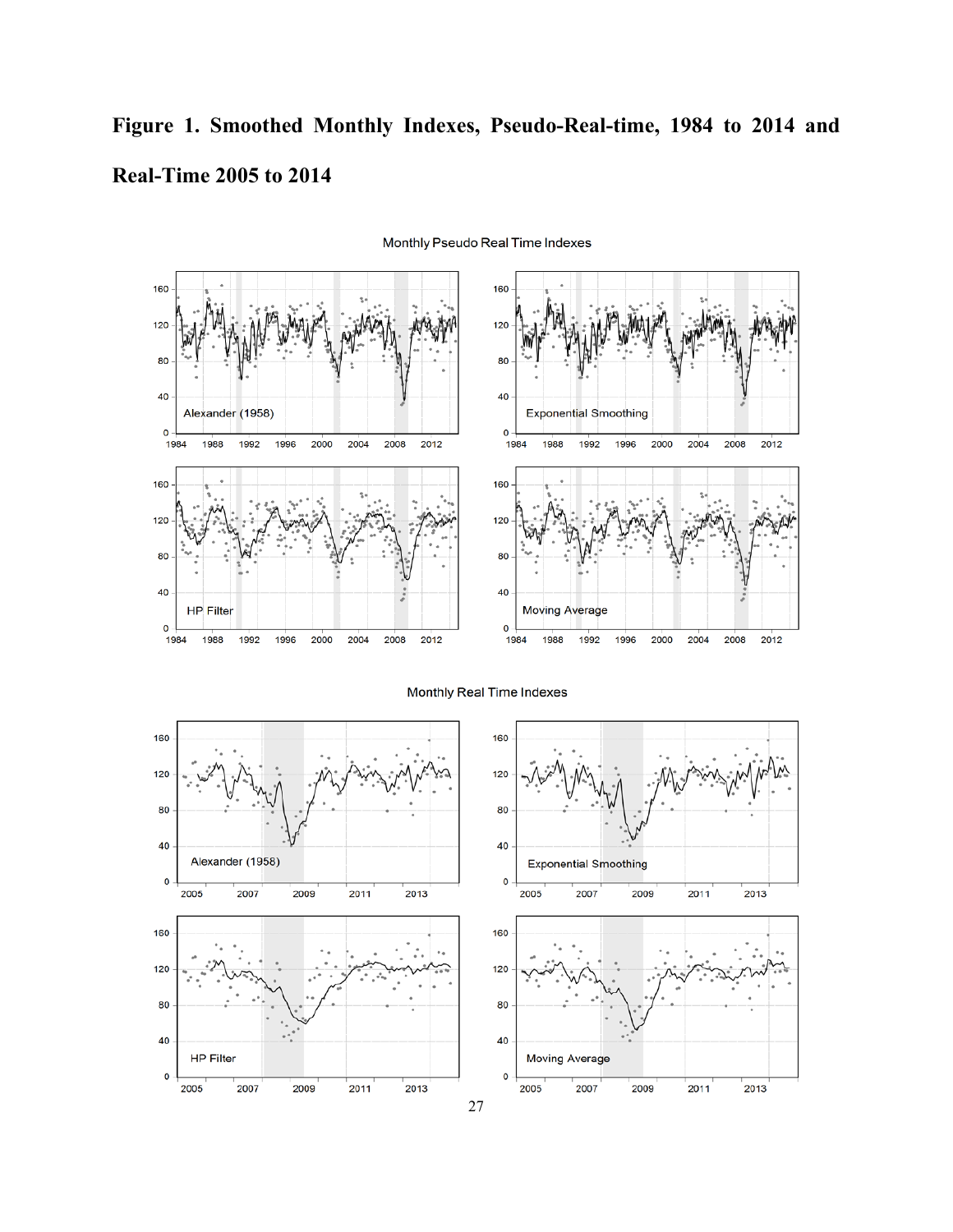### **Figure 2. Signals from Diffusion Index, Various Rules, Pseudo- and Real-Time, Dates of Cycles**

This figure shows binary nowcasts of recession made using alternative decision rules. The lightly shaded areas are recession periods. Areas with dark shades are predicted recession periods. Note that to facilitate comparison, dark shades are intentionally drawn shorter than light shades. The label "3 declines" refers to the three consecutive decline rule.